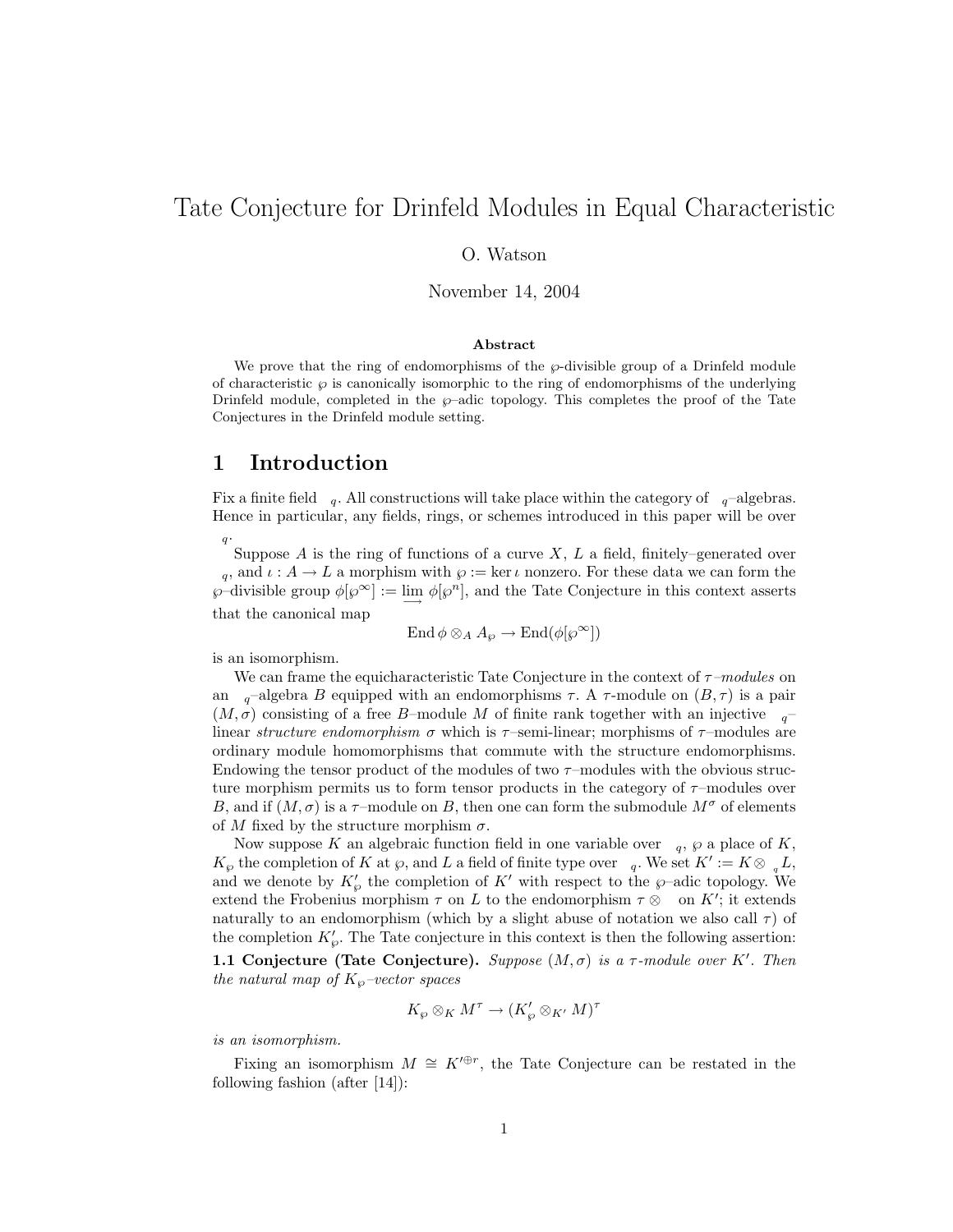1.2 Conjecture (Tate Conjecture, Reformulation). Suppose A is a matrix in  $\operatorname{Mat}_{r \times r}(K')$ . Consider the linear Frobenius equation

$$
(1.2.1)\t\t\tAX^{\tau} = X
$$

where X is a variable taking values in  $K'_{\wp}^{\oplus r}$ , upon which  $\tau$  acts component-wise. Let V (respectively,  $V_{\varphi}$ ) be the space of solutions of (1.2.1) in  $K'^{\oplus r}$  (resp., in  ${K'}_\varphi^{\oplus r}$ ). Then the natural homomorphism of  $K_{\varphi}$ -vector spaces  $K_{\varphi} \otimes_K V \to V_{\varphi}$  is an isomorphism.

The injectivity of this map is easy, and one can reduce the problem without difficulty ([14]) to the case in which  $K = q(t)$ ,  $\wp = (t)$ , K' is the ring  $L[t][S^{-1}]$ , where S is the multiplicative system of all monic polynomials, and  $K'_{\wp} = L((t)).$ 

Now the Tate Conjecture falls naturally in two cases. In the first, M comes from a t–motive of characteristic different from  $\wp$ . This is the *mixed characteristic case*. The first important result in this direction was proved by Anderson, who showed that any endomorphism of the  $t$ –divisible group over the generic fiber of a discrete valuation ring in mixed characteristic extends to the closed fiber. Taguchi then proved ([14]) a special case of the Conjecture. Shortly thereafter, Tamagawa verified the general mixed characteristic case (see [16] or [15] for a nice exposition).

In the second case, M comes from a t–motive of characteristic equal to  $\varphi$ . This is the equicharacteristic case that we address in this paper. Our strategy will be as follows. We will use the main theorem of de Jong [10], and in particular the proof without the crystalline hypotheses given by Messing and Zink [12], translated into our context to prove the analogue of Anderson's theorem. We then will use the height– theoretic methods of Taguchi to prove the equicharacteristic case of the Conjecture for the endomorphisms of the motive of a Drinfeld module.

# 2 All sorts of  $\tau$ -modules

We give a short review of the basic definitions of  $\tau$ –modules here. For further details, see [6].

### 2.1  $\tau$ –modules over Frobenius rings

**2.1 Definition.** A Frobenius ring is a pair  $(R, \tau)$  consisting of a commutative ring R and an endomorphism  $\tau$  of R, which we call the **Frobenius** of R. A morphism of Frobenius rings is a ring homomorphism that commutes with the Frobenius.

A  $\tau$ –**module** over a Frobenius ring  $(R, \tau)$  is a pair  $(M, \sigma)$  consisting of an R–module M and a  $\tau$ -semilinear endomorphism  $\sigma$  of M (i.e.,  $\sigma$  is additive, and for any  $a \in R$ and  $m \in M$ ,  $\sigma(am) = a^{\tau}\sigma(m)$ . The map  $\sigma$  is called the **structure endomorphism** or (by an abuse of terminology) the **Frobenius** of the  $\tau$ –module  $(M, \sigma)$ . A morphism of  $\tau$ –modules over  $(R, \sigma)$  is a homomorphism of R–modules that commutes with the structure endomorphisms.

**2.2 Remark.** Observe that we have chosen to work systematically with  $\tau$ –modules instead of more general objects such as  $\tau$ -sheaves. As a result, many of the theorems we quote here will be stated only for  $\tau$ -modules though they frequently hold more generally.

## 2.2  $\tau$ –modules over curves

A somewhat more restricted notion is that of a  $\tau$ -module over a curve.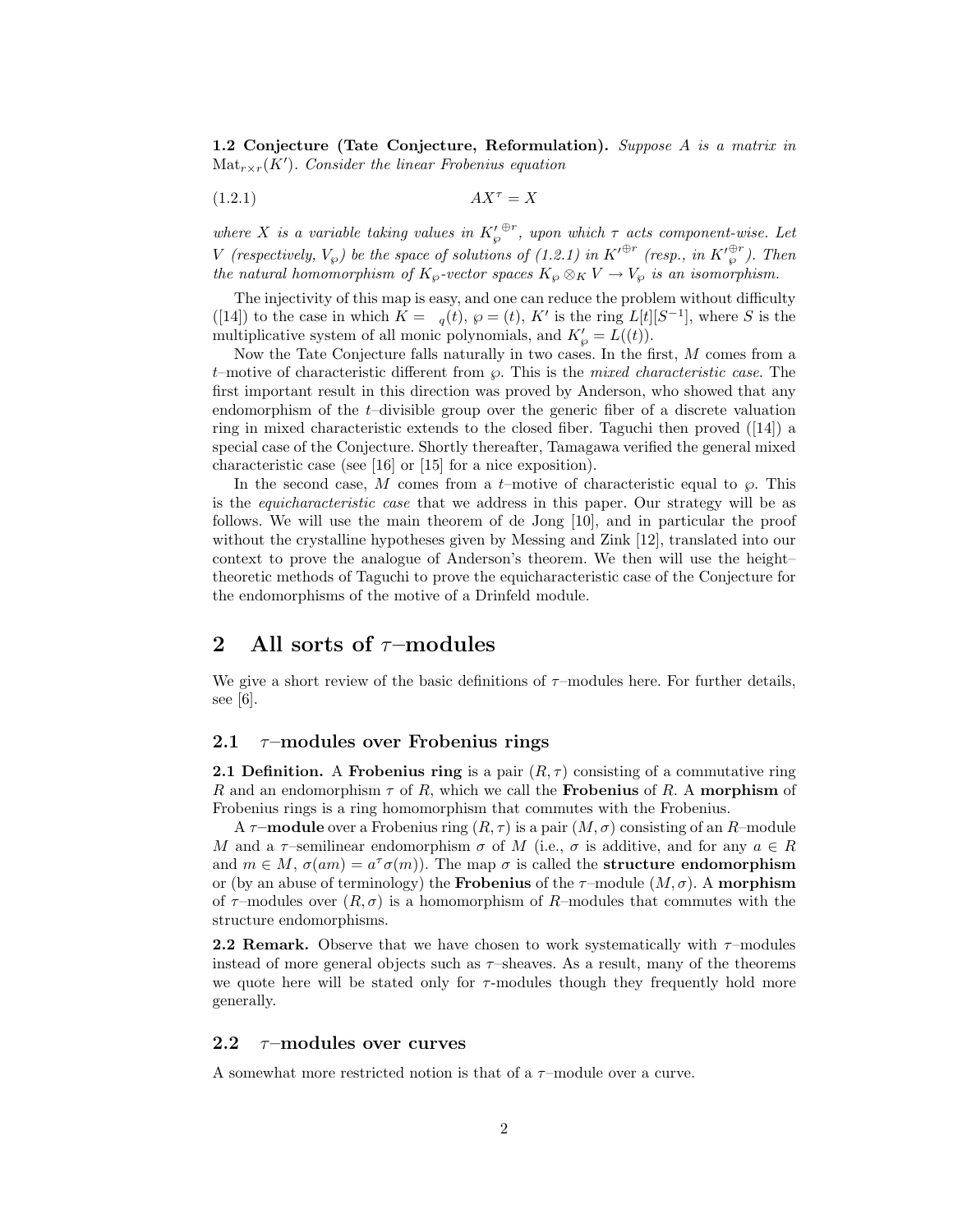**2.3 Definition.** Suppose R a commutative  $_q$ -algebra; set  $X := \text{Spec } R$ . Suppose  $C := \text{Spec } A$  an absolutely irreducible smooth affine curve with constant field  $\mathfrak{q}$ , and set F := Frac A. For the product  $C_X := C \times_{Spec} q X = Spec(A \otimes q R)$ , Denote by f the Frobenius endomorphism of R given by the assignment  $s \mapsto s^q$ . Then  $A \otimes_{q} R$  is a Frobenius ring with Frobenius  $\tau := \otimes f$ . Then a  $\tau$ -module of rank r over  $C_X$ is a pair  $(M, \sigma)$  consisting of a projective module M over  $A \otimes R_{\sigma} R$  of rank r and an *injective* morphism  $\sigma : \tau^* M \to M$ .

**2.4 Example.** Suppose K a field extension of  $_q$ , and set  $C := \begin{bmatrix} 1 \\ 1 \end{bmatrix}$  = Spec  $_q[t]$  and  $X := \text{Spec } K$ . Then a  $\tau$ -module over  $C_X$  is just a free finite module over  $K[t]$  together with a  $\tau$ -semilinear injective endomorphism, where  $\tau$  acts as Frobenius on K and fixes t.

#### 2.3 Formal and equicharacteristic  $\tau$ -modules

**2.5 Definition.** Suppose R an  $_q$ –algebra, and let  $R[[t]]$  be the usual t–adic completion of  $R \otimes_{q} [t]$ . Then a **formal**  $\tau$ –**module over** R is a  $\tau$ –module over R[ $[t]$ ], where  $\tau$ acts as Frobenius on R and fixes t.

In this paper we will use a slightly more restrictive class of formal  $\tau$ –modules that is more convenient for our purpose; in particular, the  $\tau$ -modules we will consider will be defined to be *equicharacteristic*  $\tau$ -modules.

**2.6 Definition.** A frame  $(A, \tau)$  is a Frobenius ring  $(A, \tau)$  such that A is an  $_q[t]$ algebra without t–torsion, and  $\tau$  satisfies

$$
\tau(a) = a^q \mod tA
$$

and fixes  $t$ . A **morphism** of frames is a morphism of Frobenius rings.

**2.7 Definition.** Now let R be a reduced ring of characteristic p. Set  $A := R[[t]]$  and take for  $\tau$  the endomorphism that acts as the q-th Frobenius on the coefficients of a power series in A and fixes t. Then  $(A, \tau)$  is a frame, and an equicharacteristic  $\tau$ –module of rank r over  $(A, \tau)$  is a pair  $(M, \sigma)$  consisting of a finitely generated projective A–module M of rank r, together with a  $\tau$ –linear endomorphism  $\sigma$  of M such that the linearized map

$$
A \otimes_{(A,\tau)} \wedge^r M \to \wedge^r M
$$

is of the form  $t^s u$  for some integer s and an isomorphism  $u : A \otimes_{(A,\tau)} \wedge^r M \to \wedge^r M$ .

Observe that if  $M$  is free, then the last requirement says that, in some basis of  $M$ ,  $\det \sigma = t^s \epsilon$  for some  $\epsilon \in A$ . We will write  $s = \text{ord}_t \det F$ .

### 2.4 Quasi $-\tau$ –modules

As mentioned earlier, the category of  $\tau$ –modules possesses a tensor product; likewise, the category of equicharacteristic  $\tau$ –modules possesses a tensor product, and the equicharacteristic  $\tau$ –module  $(A, \tau)$  (where R is a reduced ring of characteristic p,  $A := R[[t]]$ , and  $\tau$  acts as the q-th Frobenius on R and fixes t) is a unit for  $-\otimes$  –. In order to guarantee the existence of internal Hom, it is necessary to work in a slightly bigger category, that of  $quasi-\tau$ –modules:

**2.8 Definition.** A quasi- $\tau$ -module over A is a pair  $(M, \sigma)$  consisting of a projective A–module M and a  $\tau$ –linear structure homomorphism

$$
\sigma: M \to M[1/t],
$$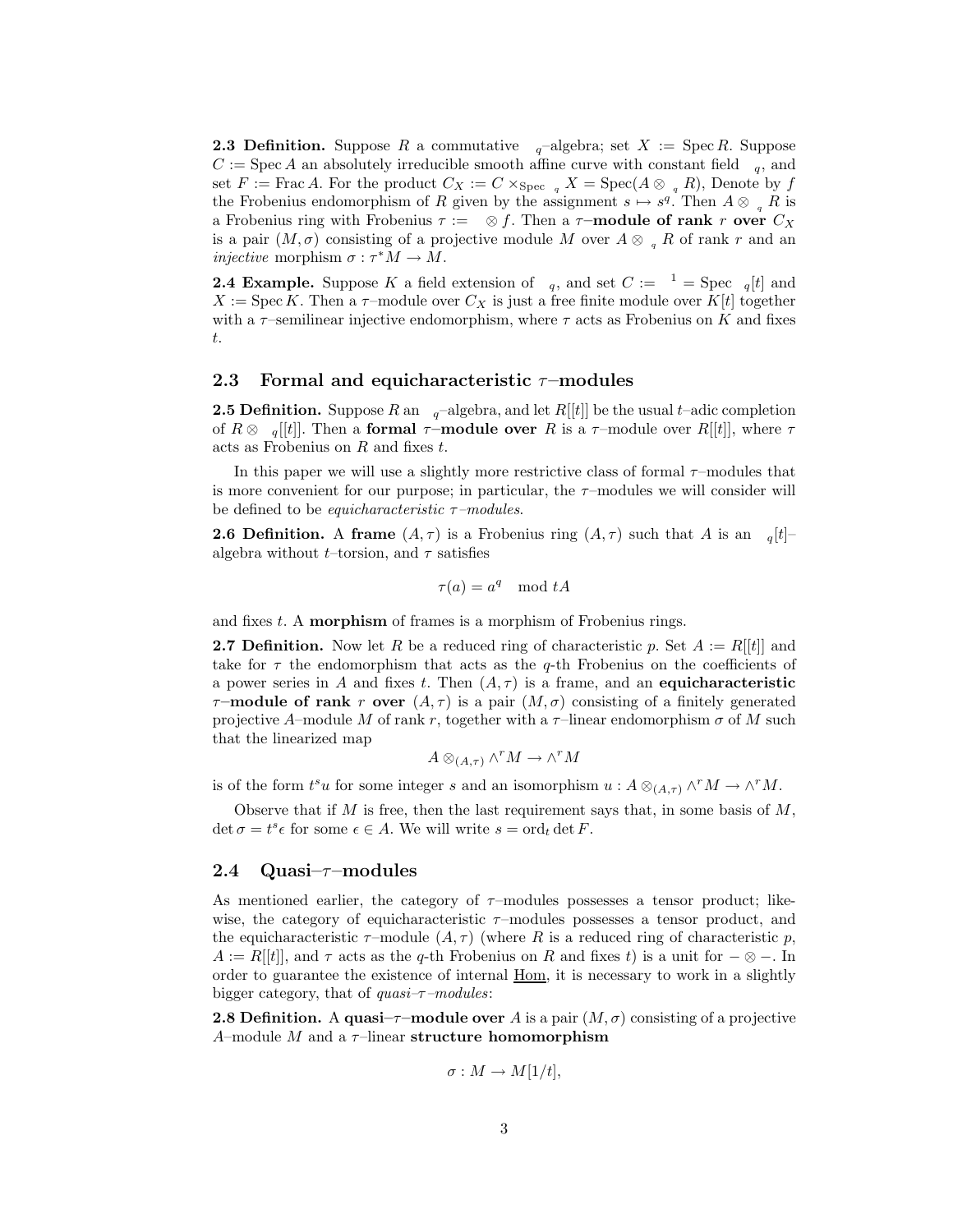such that for some  $m \geq 0$ , the pair  $(M, t^m \sigma)$  is a  $\tau$ -module. A **morphism** of quasi- $\tau$ –modules is of course a homomorphism of modules that commutes with the  $\tau$ –linear structure homomorphisms.

**2.9 Definition.** A homomorphism  $\alpha : (M_1, \sigma_1) \to (M_2, \sigma_2)$  of quasi- $\tau$ -modules of equal rank r is called an **isogeny** if  $\wedge^r \alpha$  is of the form  $t^s u$  for an integer  $s \geq 0$  and an isomorphism  $u : \wedge^r M_1 \to \wedge^r M_2$ .

In this article we will concentrate on formal  $\tau$ –modules, which are essentially Tate modules in mixed characteristic and the duals of t–divisible groups in equal characteristic. A quasi– $\tau$ –module should be thought of as the generic fiber a formal  $\tau$ –module. So in particular, suppose L a perfect field with a valuation  $\nu$ , and let  $\overline{L}$  be the algebraic closure. Set  $R := \overline{L}$ , and let  $\tau$  be the endomorphism of A such that  $\tau(x) = x^q$  for any  $x \in R$  and  $\tau(t) = t$ . The notion of a quasi- $\tau$ -module over  $\overline{L}$  is thus the function field analogue of an isocrystal in the classical case.

If  $(M, \sigma)$  is a quasi- $\tau$ -module over  $\overline{L}[[t]]$ , then  $M \otimes_{\overline{L}[[t]]} \overline{L}((t))$  is a finite-dimensional vector space over  $\overline{L}((T))$ , and  $\tau$  is bijective. Note that we lose no information when working in the category of quasi- $\tau$ -modules over  $k[[t]]$ , where k is any field, by tensoring over  $k[[t]]$  with  $k((t))$ . We record here a theorem from [11], Theorem 2.4.5, page 32, special cases of which we will need. Notice that in [11], quasi- $\tau$ -modules are called Dieudonné modules.

**2.10 Theorem.** The category of quasi- $\tau$ -modules over  $\overline{L}[[t]]$  is  $\overline{L}((t))$ -linear and semisimple. The simple objects (up to isomorphism) are the objects  $(M_{r,s}, \sigma_{r,s})$ , where r and s are integers with  $r \geq 1$ ,  $(r, s) = 1$ , and

$$
M_{r,s}=S^{\oplus r}
$$

and

$$
\sigma_{r,s}(e_i) = \begin{cases} e_{i+1} & \text{if } i = 1, \dots, r-1 \\ t^s & \text{if } i = r \end{cases}
$$

where  $\{e_i\}$  is the standard basis of  $S^{\oplus r}$ .

If the residue field L is not algebraically closed, then the category of quasi- $\tau$ -modules is  $L$ -linear, Artin, and noetherian. If  $L'$  is a field extension of  $L$ , we have an obvious base–change functor  $L' \otimes_L -$ . If  $(M, \sigma)$  is an indecomposable quasi– $\tau$ –module over a perfect field K, then there exists a unique triple of integers  $(r, s, t)$ , with  $r, s \ge 1$  and  $(r, s) = 1$  such that  $\overline{K} \otimes_K (M, \sigma)$  is isomorphic to  $(M_{r,s}, \sigma_{r,s})^t$ . We have the following definition:

**2.11 Definition.** The slope of  $(M, \sigma)$  is the rational number  $s/r$ .

## 2.5 Analytic  $\tau$ –modules

We have discussed ordinary  $\tau$ –modules, formal  $\tau$ –modules, and what we have called equicharacteristic  $\tau$ –modules. There are also *analytic*  $\tau$ –modules, to which we now turn. First we must recall some results and terminology from [6].

**2.12 Definition.** A  $\tau$ -module over a discretely valued field K is said to have **good** reduction if there is a  $\tau$ -module over R, the ring of integers of K, such that the generic fiber is the original  $\tau$ –module. A  $\tau$ –module over R is called **non–degenerate** if the fiber at the closed point contains a non–zero  $\tau$ –module.

We can consider the formal spectrum of the ring  $R[[t]]$  and associate to it a "generic fiber"  $\mathcal{D}_K$  in the sense of [3], which is an affinoid subspace of Spec K[t]. We will denote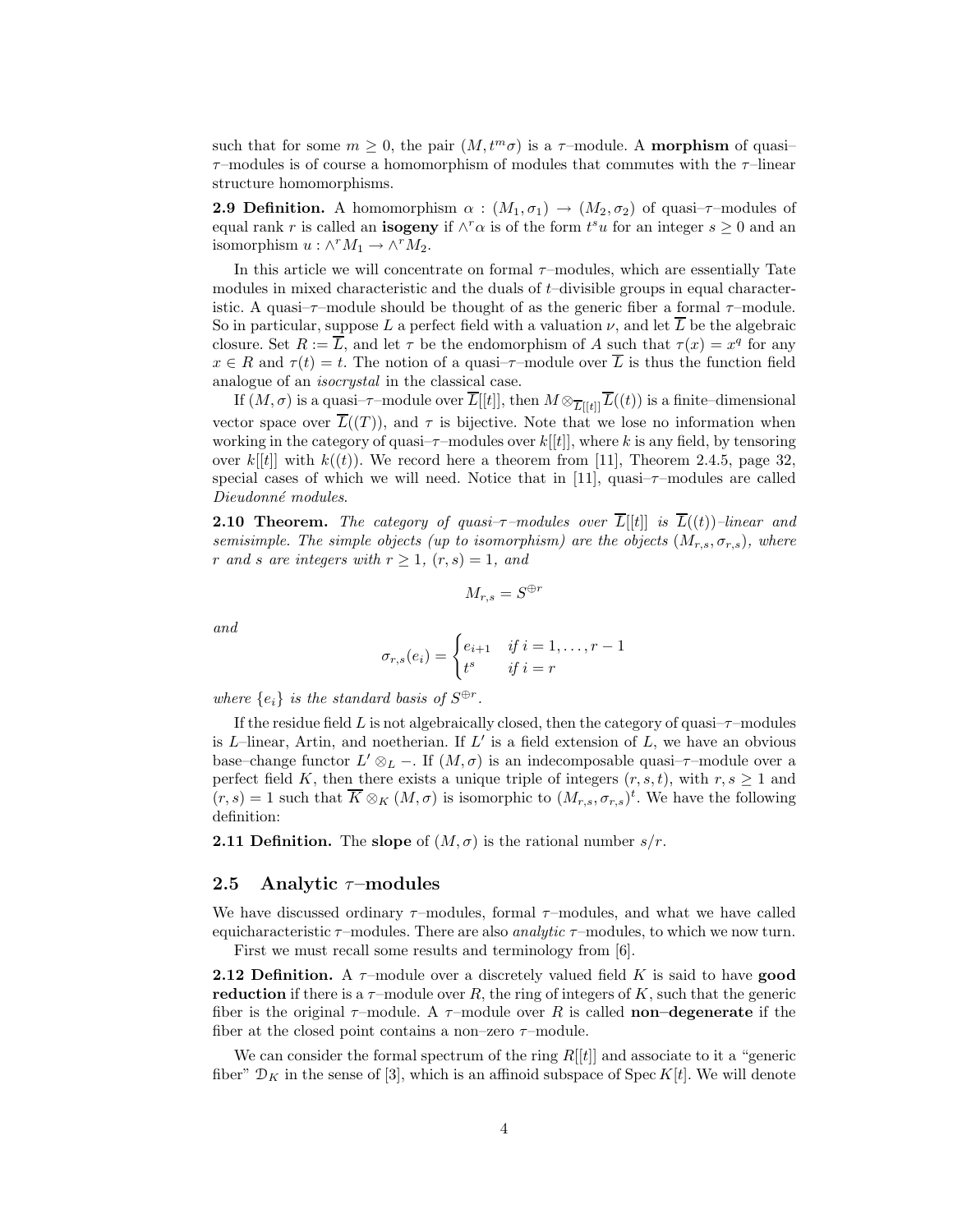by  $K\{\{t\}\}\$ its ring of functions. Given a  $\tau$ –module M over  $K[t]$ , we can base change to a  $\tau$ –module  $M^{an} := M \otimes_{K[t]} K({t})$ . We call  $M^{an}$  the **analytic**  $\tau$ –**module** associated to M.

Suppose M and M' two  $\tau$ -modules on  $C \times_{Spec} q$  Spec K. One can form the abelian group Hom<sup>an</sup> $(M, N)$  of **analytic morphisms**, namely the abelian group of  $K\{\{t\}\}\$ linear homomorphisms  $M^{\rm an} \to N^{\rm an}$  commuting with the  $\tau$ -actions.

# 3 Results on formal  $\tau$ -modules

Fix a perfect extension field k of  $_q$ . Our aim is now to prove the following analogue of a theorem of de Jong:

**3.1 Theorem.** Suppose M and N be equicharacteristic  $\tau$ -modules over  $k[[t, x]]$ , and suppose

$$
\phi: M\otimes_{k[[x,t]]} k((x))[[t]]\rightarrow N\otimes_{k[[x,t]]} k((x))[[t]]
$$

a morphism of  $\tau$ –modules. Then  $\phi(M) \subset N$ .

In order to proceed, we collect some of the key technical facts from the theory of formal  $\tau$ -modules we will require in the sequel.

### 3.1 Formal  $\tau$ –modules and t–divisible k–schemes

**3.2 Definition.** A t-divisible k-scheme in  $_q[[t]]$ -modules is an inductive system of finite k–schemes in  $_q[[t]]$ –modules

$$
G = (G_1 \xrightarrow{i_1} G_2 \xrightarrow{i_2} G_3 \xrightarrow{i_3} \dots) = \lim_{n \to \infty} G_n
$$

such that, for each integer  $n\geq 1,$  the following axioms hold:

- 1. As a k-scheme in q-vector spaces,  $G_n$  can be embedded into  $N \choose a,k$  for some integer  $N \geq 0$ . Note that since there is a canonical map from  $q$  to k, then  $a,k$  can be considered as a  $k$ -scheme in  $q$  vector spaces.
- 2. There exists an integer  $d \geq 0$ —called the **rank** of G—such that as a k–scheme in  $q$ –vector spaces, the dimension of  $G_n$  is nd.
- 3. the sequence of k–schemes in  $_q[[t]]$ –modules

$$
0 \to G_n \xrightarrow{i_n} G_{n+1} \xrightarrow{t^n} G_{n+1}
$$

is exact.

A **morphism** of *t*–divisible *k*–schemes in  $q[[t]]$ –modules is a morphism of the corresponding inductive systems.

We will construct contravariant functors between this category and the category of  $\tau$ –modules over k. More generally, let  $\mathcal{M}(k)$  be the category whose objects are pairs  $(M, f)$  consisting of a finite–dimensional k–vector–space M and a Frobenius–linear endomorphism  $f$  of  $M$ , and whose morphisms are linear maps commuting with these endomorphisms. Let  $S(k)$  be the full subcategory of the category of finite k–schemes in  $q$ –vector spaces spanned by those k–schemes in  $q$ –vector spaces that can be embedded in  $\sum_{a,k}^{X,N}$  for some  $N \geq 0$ .

Suppose  $(M, f) \in \mathcal{M}(k)$ . We define a functor  $G_k(M, f)$  from the category of k– algebras to the category of  $\;$   $\;$   $\;$   $\;$   $\;$   $\;$ 

$$
G_k(M, f)(R) := \{ g \in \text{Hom}_k(M, R) \mid \forall m \in M \ g(f(m)) = g(m)^q \}
$$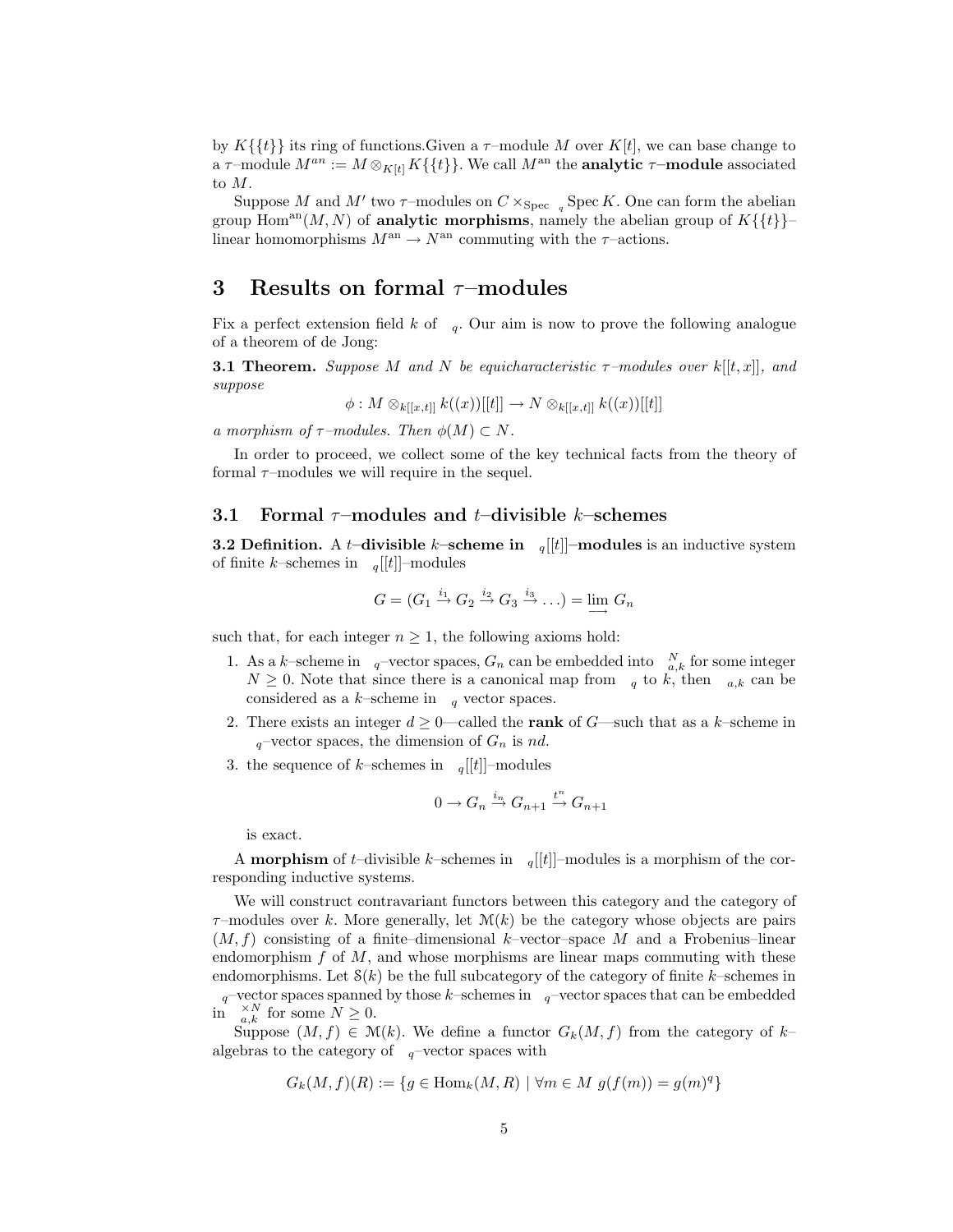It is easy to see that  $G_k(M, f)$  is in fact an object of  $\mathcal{S}(k)$  (after taking a basis of M over k). This defines a contravariant functor  $G_k$  from  $\mathcal{M}(k)$  to  $\mathcal{S}(k)$ .

If, conversely, G is an object of  $S(k)$ , the group of homomorphisms of k–schemes in  $q$ <sup>-</sup>vector spaces

$$
M_k(G) = \text{Hom}(G, a,k)
$$

is a finite dimensional  $k$ –vector space, and, moreover, the Frobenius endomorphism of  $a_k = \text{Spec } k[t]$  over q induces a Frobenius–linear morphism  $f_k(G) : M_k(G) \to$  $M_k(G)$ . This defines a contravariant functor  $M_k$  from  $\mathcal{S}(k)$  to  $\mathcal{M}(k)$ .

We now state the following proposition from [11], Proposition 2.4.11, page 34. There the theorem is stated for  $k \subset p$  but one sees from the proof, in exact analogy to the case of F–crystals, that one needs only that the field in question be perfect.

**3.3 Proposition.** Let k be a perfect field containing  $q$ . The contravariant functors  $G_k$  and  $M_k$  between  $\mathcal{M}(k)$  and  $\mathcal{S}(k)$  are exact and quasi-inverse to each other.

We now extend the definition of the functors  $G_k$  and  $M_k$  by setting:

$$
G_k(M,f):=\varinjlim\, G_k(M/t^nM,f\mod t^nM)
$$

for a  $\tau$ -module  $(M, f)$  over k and

$$
(M_k(G), f_k(G)) = \lim_{\longleftarrow} (M_k(G_n), f_k(G_n))
$$

for any t–divisible k–scheme in  $q[[t]]$ –modules  $G = \lim_{\longrightarrow} G_n$ .

**3.4 Corollary.** The functors  $G_k$  and  $M_k$  establish an anti-equivalence of categories between the category of formal  $\tau$ –modules over k and the category of t–divisible k– schemes in  $q[[t]]$ -vector spaces.

This relates our main theorem to the Drinfeld module setting. More precisely, as an application of Theorem 3.1, it follows that the ring of endomorphisms of the  $t$ divisible k–scheme associated to a Drinfeld module  $\phi$  of positive characteristic over k is precisely the ring of endomorphisms of  $\phi$  completed in the t–adic topology. This is the Tate Conjecture for Drinfeld modules of positive characteristic.

## 3.2 Base change for  $\tau$ –modules

**3.5 Proposition.** Let  $\phi : (A, \tau_A) \to (B, \tau_B)$  be a homomorphism of frames. Assume that (t) is a prime ideal of A contained in the radical of A, and that  $\phi(t)$  is not a unit of B.

Let  $\alpha : (M_1, \sigma_1) \to (M_2, \sigma_2)$  be a morphism of equicharacteristic  $\tau$ -modules over A. If  $\alpha \otimes_{B}$  is an isogeny (respectively, an isomorphism), then  $\alpha$  is an isogeny (resp., an isomorphism).

*Proof.* The A–modules  $M_1$  and  $M_2$  have the same rank r. It suffices to show that  $\wedge^r \alpha$ is an isomorphism. Consider the commutative diagram:

$$
\wedge^r M_1 \xrightarrow{\wedge^r \alpha} \wedge^r M_2
$$
  

$$
\wedge^r \det \sigma_1 \downarrow \qquad \qquad \downarrow \wedge^r \det \sigma_2
$$
  

$$
\wedge^r M_1 \xrightarrow{\wedge^r \alpha} \wedge^r M_2
$$

Now we write  $\det F_i = t^{a_i} u_i$ , where  $a_i \in \square$ , and  $u_i$  is a  $\tau$ -linear isomorphism. If we tensor the diagram with B we obtain  $a_1 = a_2$ . Hence the diagram remains commutative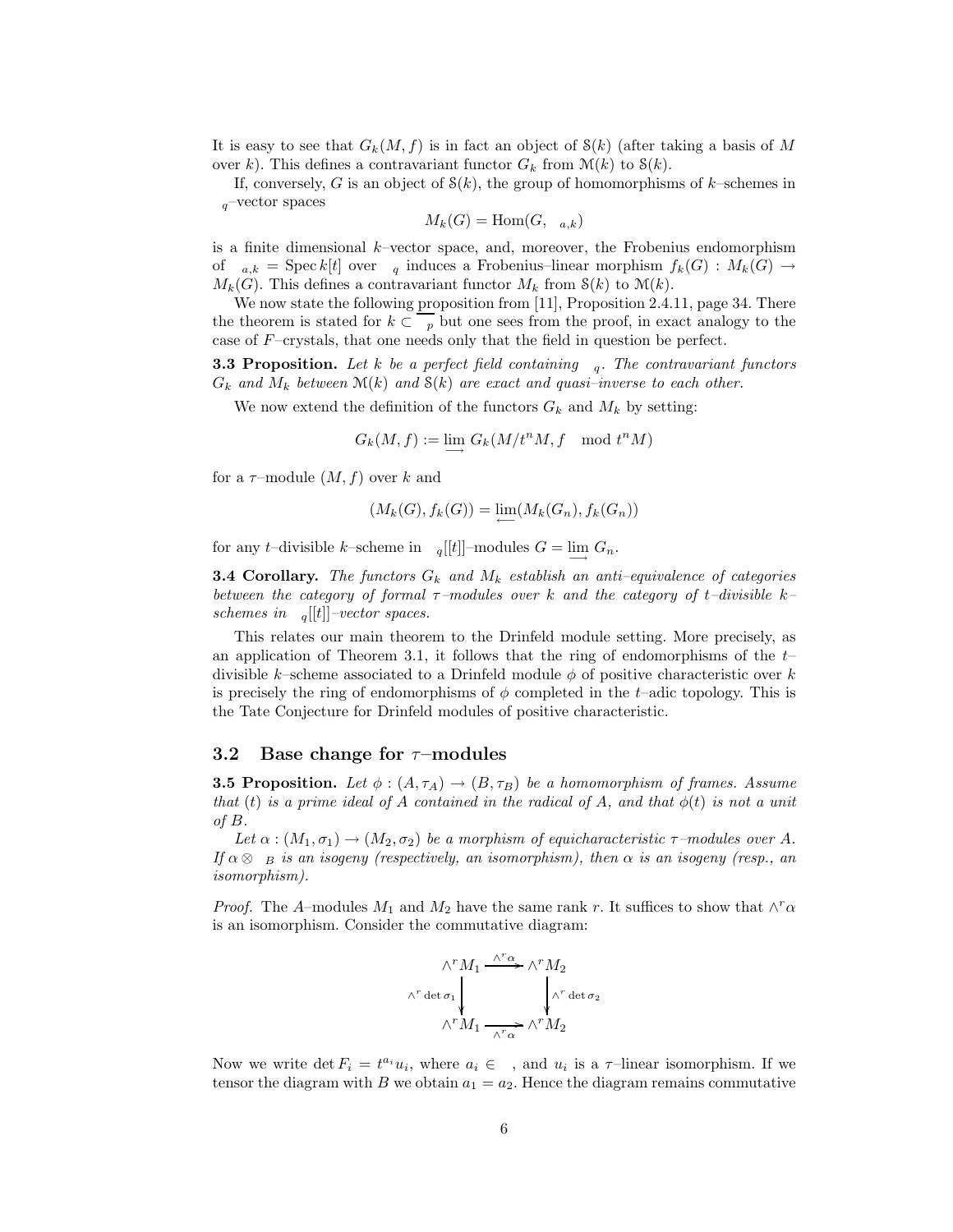if we replace  $\det F_i$  by  $u_i$ . We divide  $\wedge^r \alpha$  by the maximal possible power of t, and call the resulting homomorphism  $\beta$ . This power is bounded because it is bounded over B. If we divide the morphisms of the above commutative diagram by the maximal power of  $t$  and consider the result modulo  $t$ , we obtain the commutative diagram:



We set  $\overline{A} := A/tA$ . The maps  $\overline{u}_i$  are  $\tau$ -linear isomorphisms of  $\overline{A}$ -modules. It suffices to show that  $\overline{\beta}$  is an isomorphism. Take an open subset  $\text{Spec } \overline{A}_f \subset \text{Spec } \overline{A}$  such that there are isomorphisms  $L_i$  is isomorphic to  $A_f$ . Then for some  $\rho \in A_f$ , we may write:  $\overline{\beta}(x) = \rho x$  for any  $x \in \overline{A}_f$ . We note that  $\rho \neq 0$ ; indeed, since  $\overline{A}$  is an integral domain,  $\rho = 0$  would imply that  $\overline{\beta} = 0$ , but then contrary to our assumption,  $\beta$  would be divisible by t. Hence we write  $\overline{u}_i(x) = \epsilon_i x^q$ , where  $\epsilon_i \in \overline{A}_f$  are units for  $i = 1, 2$ . Because the last diagram is commutative we have  $\epsilon_2 \rho^q = \rho \epsilon_1$ . Since  $\overline{A}$  is an integral domain, we may divide this equation by t. We obtain that  $\rho$  is a unit.  $\Box$ 

In the analogue 3.1 of de Jong's theorem, we can replace equicharacteristic  $\tau$ modules by slightly more general objects. To see this we show:

**3.6 Lemma.** Suppose M a finitely–generated torsion–free  $k[[x,t]]$ –module. We set:

$$
M_1 := \{ m \in M_{(t)} \mid t^s m \in M, s \in \}
$$

Then  $M_1$  is a free  $k[[t, x]]$ -module.

*Proof.* Since  $k[[x, t]]$  is a UFD, we see that  $M_1 = M$  if M is free. If M is not free, we find a free  $k[[x,t]]$ -module N, not of the same rank as M, such that  $M \subset N \subset M_{(t)}$ . The last  $k[[x, t]]$ –module is free, and since

$$
N = N_1 := \{ n \in N_{(t)} \mid t^s n \in N, s \in \}
$$

we find that  $M_1 \subset N$ .

By definition,  $N/M_1$  has no t–torsion, and therefore depth $k_{[[x,t]]} N/M_1 \geq 1$ . However, since  $k[[x, t]]$  is regular of dimension 2, this implies that the cohomological dimension of  $M_1$  is zero. This proves the lemma. □

**3.7 Remark.** Let M be a torsion–free  $k[[x, t]]$ –module. Let  $\sigma$  be a  $\tau$ –linear endomorphism of M such that  $\sigma \otimes_{q[t] - q(t)}$  is an isomorphism. Since  $\tau$  operates on  $k[[x,t]]_{(t)}$ , the map  $\sigma$  extends to a  $\tau$ -linear endomorphism (which by an abuse we also call  $\sigma$ ) of  $M_1$ , which induces an isomorphism when tensored with  $q(t)$ . Hence there is an  $a \in k[[x,t]]$  and an integer  $m \geq 0$  such that  $a \det \tau = t^m$ . Since  $k[[x,t]]$  is a UFD, this implies that det  $\sigma = t^{m'}u$ , where u is a unit, and thus  $(M_1, \sigma)$  is a  $\tau$ -module. In this sense the pair  $(M, \sigma)$  is very nearly a  $\tau$ -module. One sees easily that the analogue of de Jong's theorem holds if the pair  $(M, \tau)$  is of this more general type, if it holds for  $\tau$ –modules. We will not use this fact in the sequel.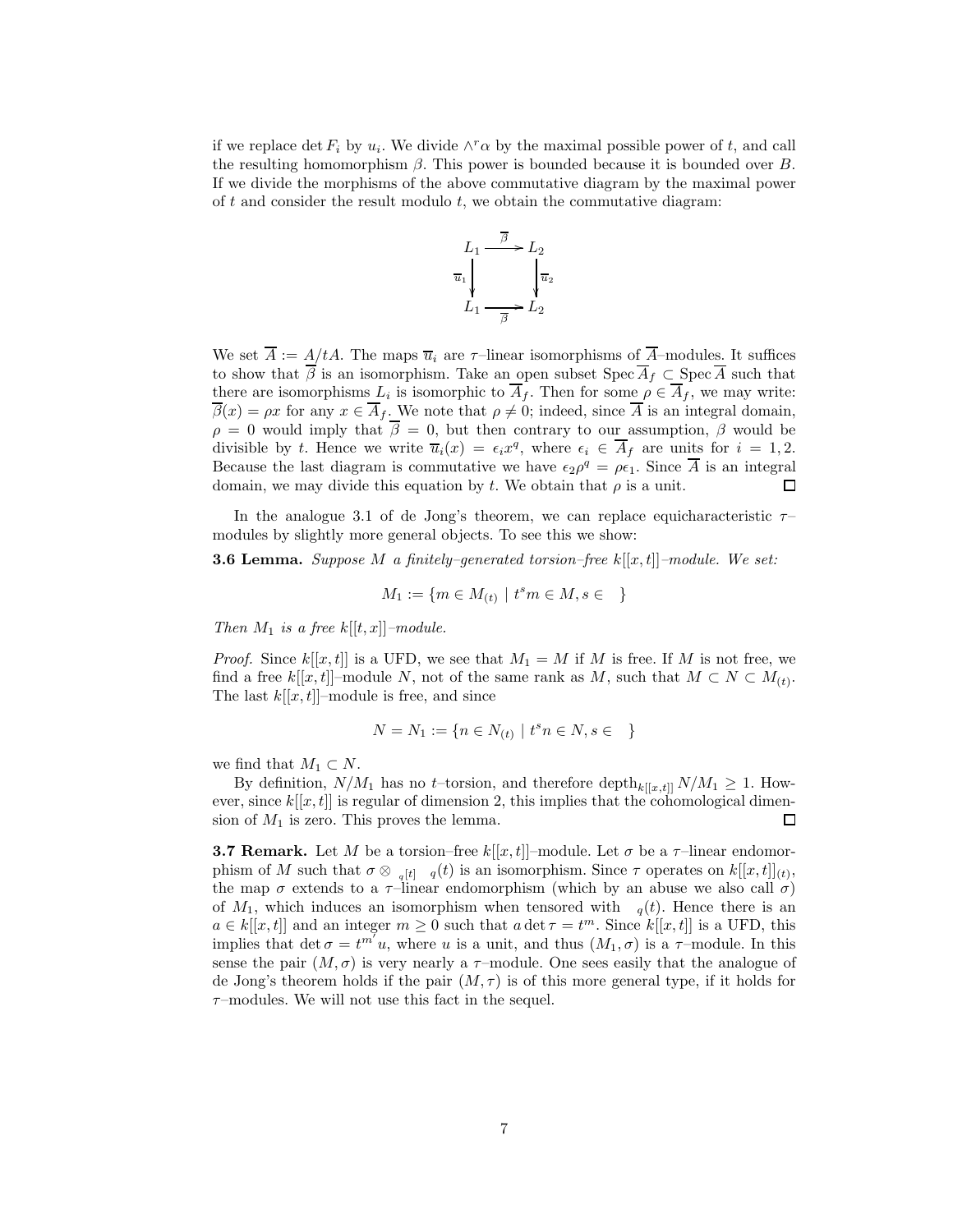### 3.3 Tate uniformization and semistability

We now recall Drinfeld's result on Tate uniformization. Consider R, a complete discrete valuation  $q$ -algebra with finite residue field k and fraction field K. Suppose  $\phi$  to be a Drinfeld module over  $K$  of rank  $r$  with bad reduction. There exists a finite totally ramified extension  $K'$  of K and the Drinfeld module  $\phi'$  over  $K'$  obtained by base extension such that at the closed point,  $\phi'$  is a Drinfeld module of rank s. Then the Tate uniformization theorem of Drinfeld states that there is an analytic morphism from a Drinfeld module  $\psi$  of rank s with good reduction over K to  $\phi'$ . In [6], Gardeyn shows that there exists a way to think about this result in the  $\tau$ -module setting. Here we state these results in a somewhat simpler setting, as that is all that is required.

**3.8 Theorem.** In the notation introduced earlier, suppose M and N to be the  $\tau$ modules associated to  $\phi$  and  $\psi$ , then the analytic morphism  $e \in \text{Hom}(\psi, \phi)$  of Drinfeld modules induces an analytic morphism

$$
e^* \in \text{Hom}^{\text{an}}(M, N)
$$

Moreover there exists a  $\tau$ -module P over K[t], trivial over a finite extension of K, such that we have the following exact sequence:

$$
0\to \tilde{P}\to \tilde{M}\to \tilde{N}\to 0
$$

of  $\tau$ -modules over  $K\{\{t\}\}.$ 

We now recall some more results of Gardeyn from [7]. In line with our approach, we phrase them in the language of modules rather than of sheaves, though they hold more generally.

**3.9 Definition.** Let K be a discretely valued field with ring of integers R and residue field  $k$ . We will say that any property holds **potentially** if it holds after a finite extension of the base field K.

- 1. If  $(M, \sigma)$  is a  $\tau$ -module over K[t], we say that a  $\tau$ -module  $(M, \tilde{\sigma})$  over R is a **model** for  $(M, \sigma)$  if there is an isomorphism  $(\mathcal{M} \otimes_R K, \tilde{\sigma} \otimes_R K) \to (M, \sigma)$ . This model is called **good** if the induced map  $M \otimes_R k \to M \otimes_R k$  is an injection.
- 2. If  $(M, \sigma)$  is a  $\tau$ -module over  $K\{\{t\}\}\,$ , we say  $(M, \tilde{\sigma})$  is a **model** for  $(M, \sigma)$  if there is an isomorphism  $(M \otimes_{R[[t]]} K\{\{t\}\}, \tilde{\sigma} \otimes_{R[[t]]} K\{\{t\}\}) \to (M, \sigma)$ . The model is called **good** if the induced map  $M \otimes_R k \to \widetilde{M} \otimes_R k$  is an injection.

An analytic  $\tau$ -module  $M^{\text{an}}$  associated to a  $\tau$ -module M over K[t] is **semistable** if there exists a filtration

$$
0 = N_0^{\text{an}} \subset N_1^{\text{an}} \subset \ldots \subset N_n^{\text{an}} = M^{\text{an}}
$$

of  $M^{\rm an}$  by analytic  $\tau$ -modules  $N_i^{an}$  such that the modules  $M^{an}/N_i^{an}$  are torsion free and such that the subquotient  $\tau$ -modules  $M_i^{an} := N_i^{an}/N_{i-1}^{an}$  have good models over  $R[[t]].$ 

We have the following special case of a theorem from [8]:

**3.10 Theorem.** Every analytic  $\tau$ -module  $M^{\text{an}}$  coming from the motive M of a Drinfeld module is potentially semistable.

**3.11 Remark.** The above result is actually true for any motive built from the motives of Drinfeld modules by the operations of direct sum and tensor product. In fact, the methods of this paper will easily extend to prove the Tate conjecture in this case.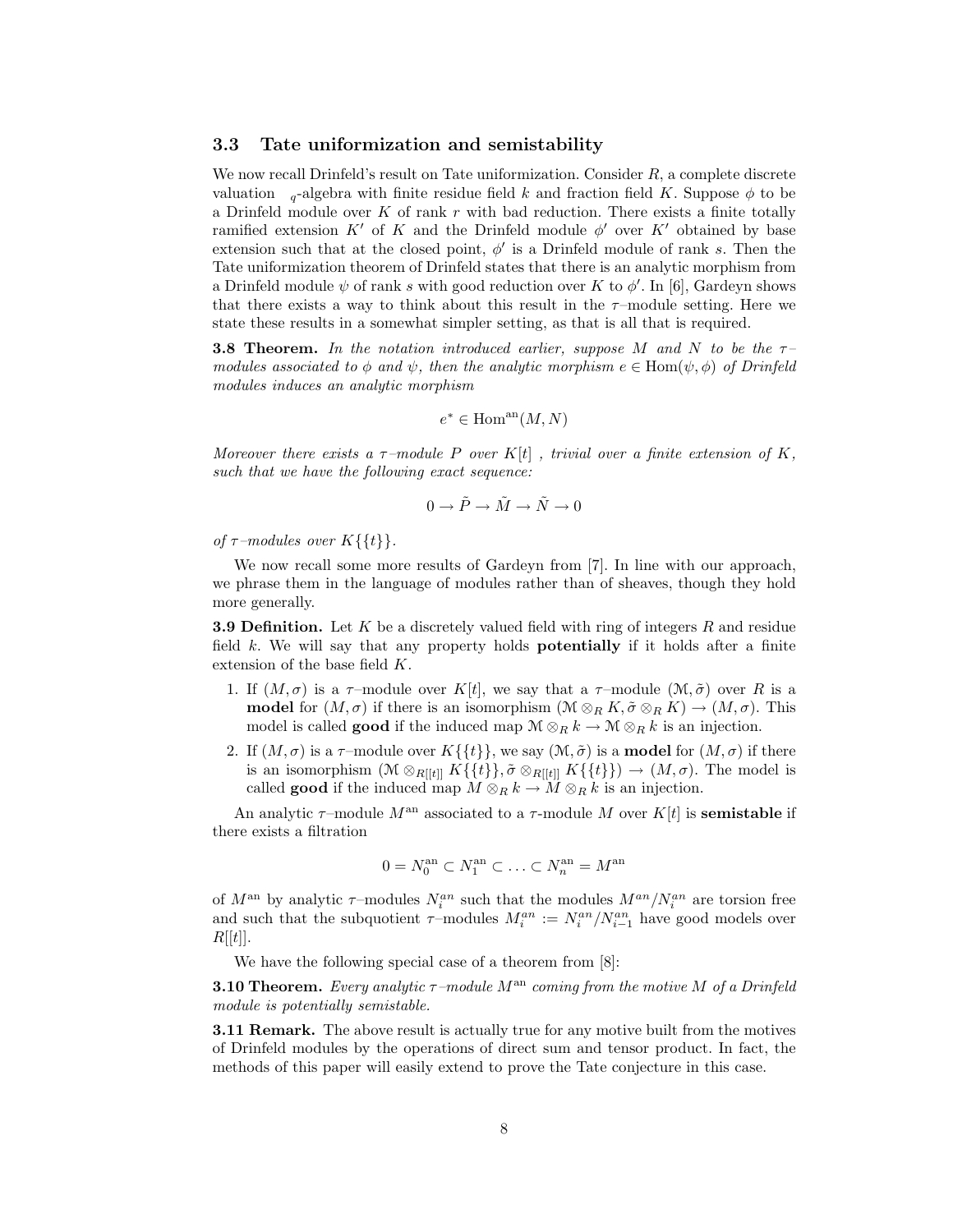# 4 Convergent subrings of power series rings

To prove our theorem 3.1 we need to establish results on some special subrings of Laurent series rings in two variables. We start from a more general viewpoint, and then specialize to the case we need. Thus we suppose  $A$  a ring equipped with a discrete valuation  $\nu$ . We wish to investigate particular subrings of the power series ring  $A[[t]]$ .

#### 4.1 Technical lemmas on convergent power series

4.1 Definition. A convergent power series with coefficients in  $A$  is an element  $f$ of  $A[[t]]$ , where  $f = \sum a_i t^i$  and there exist constants  $C_1 \in \text{and } C_2 \in \text{ and the other hand}$ property that for every  $n \in \{$ , the inequality  $\nu(a_n) \geq C_1 - C_2 n$  holds.

Another (simpler) characterization of a convergent power series is that the Newton polygon of f as a function of t be bounded in the plane by some line of negative slope. Clearly this property is preserved under multiplication and addition, and therefore convergent power series form a ring, which we denote  $A[[t]]^c$ . A particular example of such rings will be given in the following easy proposition. We remind the reader again that all rings introduced are actually  $q$ –algebras.

**4.2 Proposition.** Let L be a field with  $\nu : L \to \cup \{\infty\}$  a nonarchimedean valuation. Then  $L[[t]]^c$  is a discrete valuation ring with residue field L and uniformizer t. If L is perfect, then the Frobenius map  $\tau : \sum a_i t^i \to \sum a_i^q t^i$  induces an automorphism of  $L[[t]]^c$ .

*Proof.* If  $f = \sum a_i t^i \in L[[t]]^c$ , then we have  $\nu(a_i) \geq -C_1 - C_2i$  for some  $C_1, C_2 \in \mathcal{C}$ . Applying  $\tau$  to  $\overline{f}$  we get  $f^{(q)} := \sum a_i^q t^i$ . Now  $\nu(a_i^q) = q\nu(a_i) \ge -qC_1 - qC_2i$ ; so  $f^{(q)}$  is convergent.

**4.3 Proposition.** Suppose  $C = (c_{ij})$  be an  $h \times h$  matrix with coefficients in  $A[[t]]^c$ . Let  $y \in A[[t]]^{\oplus h}$  be a vector such that for some number  $r \geq 0$ ,  $Cy = \tau^r y$ . Then we have  $y \in (A[[t]]^c)^{\oplus h}.$ 

*Proof.* Let us first define for some  $f = \sum a_i t^i \in A[[t]]^c$ :

$$
\nu(f, n) := -\min\{\nu(a_i) \mid i = 0, \dots, n\}
$$

Note that this is an increasing function in  $n$ . We now write our equation in coordinates:

$$
\sum_{k=1}^{h} c_{lk} y_k = \tau^r y_l, \quad l = 1, \dots, h
$$

We will show the following: Let  $M \geq 0$  be a constant such that for all  $l, k$ :

$$
\nu(c_{lk}, 0) \le M, \quad \nu(c_{lk}, n) \le Mn \quad \text{for } n \ge 1
$$

Then for any  $k = 1, \ldots, n$  we have:

$$
\nu(y_k, 0) \le M, \quad \nu(y_k, n) \le Mn \quad \text{for } n \ge 1.
$$

We show this by induction beginning with the case  $n = 0$ . Choose i such that  $\nu(y_i, 0)$ is maximal among the  $\nu(y_k, 0)$  for  $k = 1, \ldots, h$ . We obtain:

$$
q^r \nu(y_i, 0) = \nu(\tau^r y_i, 0) \le \nu(c_{ij} y_j, 0) = \nu(C_{ij}, 0) + \nu(y_j, 0) \le \nu(c_{ij}, 0) + \nu(y_i, 0)
$$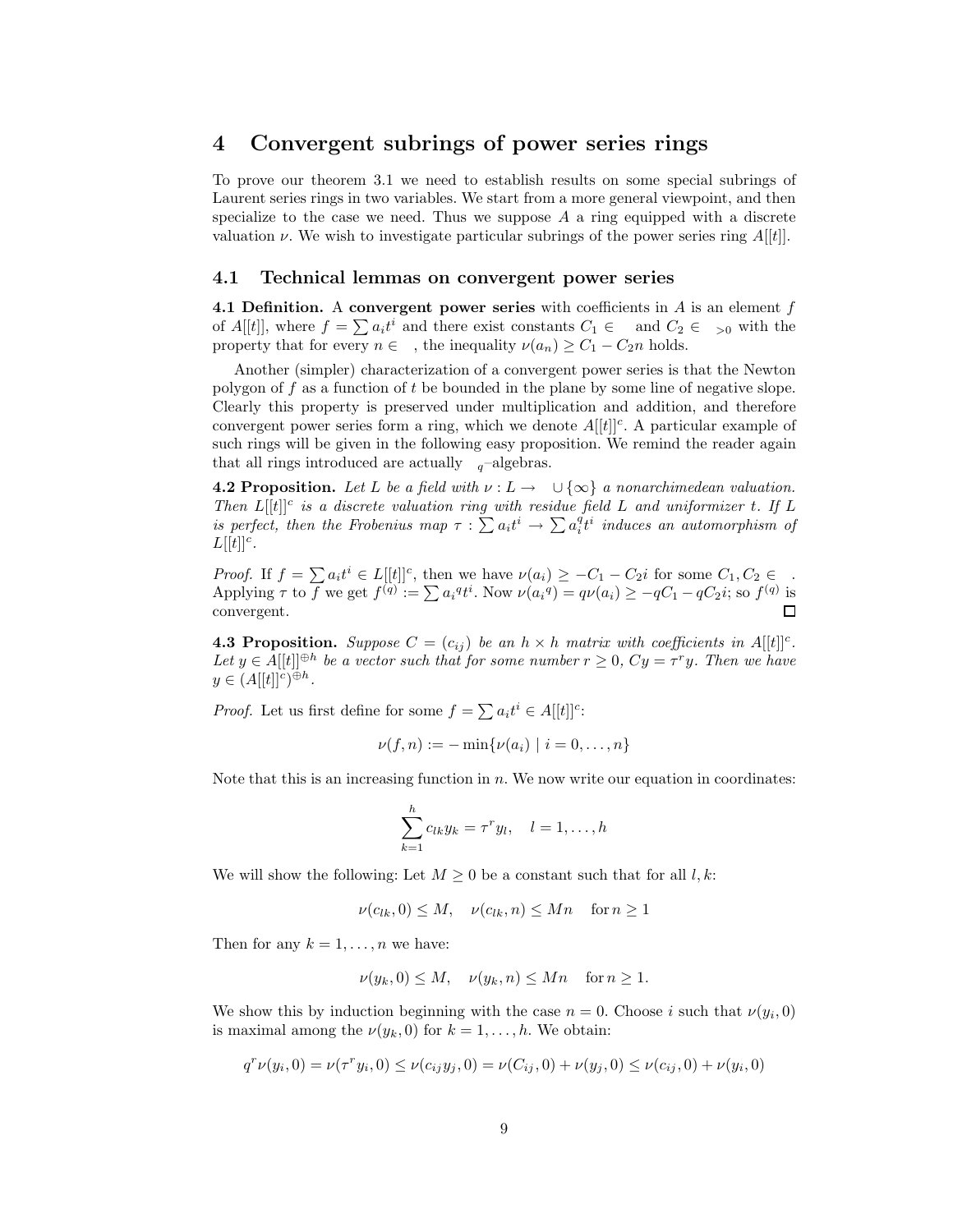This implies

$$
(q^r - 1)\nu(y_i, 0) \le \nu(c_{ij}, 0) \le M
$$

Now we assume  $n \geq 1$  and  $\nu(y_k, u) \leq Mu$  for  $1 \leq u < n$ . Again we choose i such that  $\nu(y_i, n)$  is maximal among  $\nu(y_k, n)$ , and j such that  $\nu(c_{ij}y_j, n)$  is maximal among the  $\nu(C_{ik}y_k, 0)$ . Then we have:

$$
q^r \nu(y_i, n) \le \nu(c_{ij} y_j, n) \le \max\{\nu(y_j, u) + \nu(c_{ij}, v) \mid u + v = n\}
$$

Note that the leftmost term is  $\nu(\tau^r y_i, n)$  and the rightmost term is  $\leq Mu + Mv = Mn$ . We are done. 口

We set

$$
A = \{ x \in A \mid \nu(a) \ge 0 \}
$$

Thus  $\widetilde{A}[[t]]$  is the set of power series with coefficients in  $\widetilde{A}$ .

**4.4 Corollary.** (of the proof). Assume that the coefficients of C are in  $\tilde{A}[[t]]$ . Then  $y \in \tilde{A}[[t]].$ 

**4.5 Proposition.** Let  $\xi = \sum x_i t^i \in A[[t]]^c$  such that  $x_0 \in A$  is a unit. Then  $\xi$  is a unit in  $A[[t]]^c$ .

*Proof.* First let us state two easy inequalities. Let  $\alpha, \beta$  be two elements of A[[t]]. Then we have that for all  $n \in$  :

(4.5.1) 
$$
\nu(\alpha+\beta,n) \leq \max\{\nu(\alpha,n),\nu(\beta,n)\}
$$

$$
(4.5.2) \qquad \nu(\alpha\beta, n) \le \max\{\nu(\alpha, l) + \nu(\beta, n - l) \mid 0 \le l \le n\}
$$

Moreover, if in either case there is a strict maximum on the right hand side, then these are equalities. Now let us take  $\eta \in A[[t]]$  such that  $\eta \xi = 1$ . We must prove that  $\eta$  is actually in  $A[[t]]^c$ . Now, since we have that  $x_0$  is a unit in A, we have that  $\nu(\xi,0) = \nu(\eta,0) = 0.$  Choose a constant C so that  $\nu(\xi,n) \leq Cn$  and  $\nu(\eta,1) \leq C$ . Then we will prove by induction that  $\nu(\eta, n) \leq Cn$ .

We have by our second inequality  $(4.5.1)$  that:

$$
0 = \nu(1, n) \le \max{\nu(\eta, l) + \nu(\xi, n - l)}
$$

and that the above is an equality if there is a strict maximum. Thus we must have that:

$$
\nu(\eta, n) + \nu(\xi, 0) = \leq \max\{0, \nu(\eta, l) + \nu(\xi, n - l) \mid 0 \leq l \leq n - 1\}
$$

But now, using our assumptions together with the induction hypothesis we have that:

$$
\nu(\eta, n) \le \max\{0, Cl + (n - l)C \mid 0 \le l \le n - 1\}
$$

Thus we have proved that  $\nu(\eta, n) \leq nC$  and we are done.

 $\Box$ 

### 4.2 Convergent power series over Laurent series

We now specialize to the case that we need. Let  $K := k((x))$ , the field of algebraic Laurent series for some *perfect* field k of finite characteristic. We will study  $\tau$ –modules over  $K[[t]]^c$  in order to attack the Tate Conjecture. We have:

**4.6 Corollary.** Let L be a perfect discretely valued field. Then  $L[[t]]^c$  is a discrete valuation ring with residue field L and uniformizer t. Moreover  $\tau$  induces an automorphism of  $L[[t]]^c$ .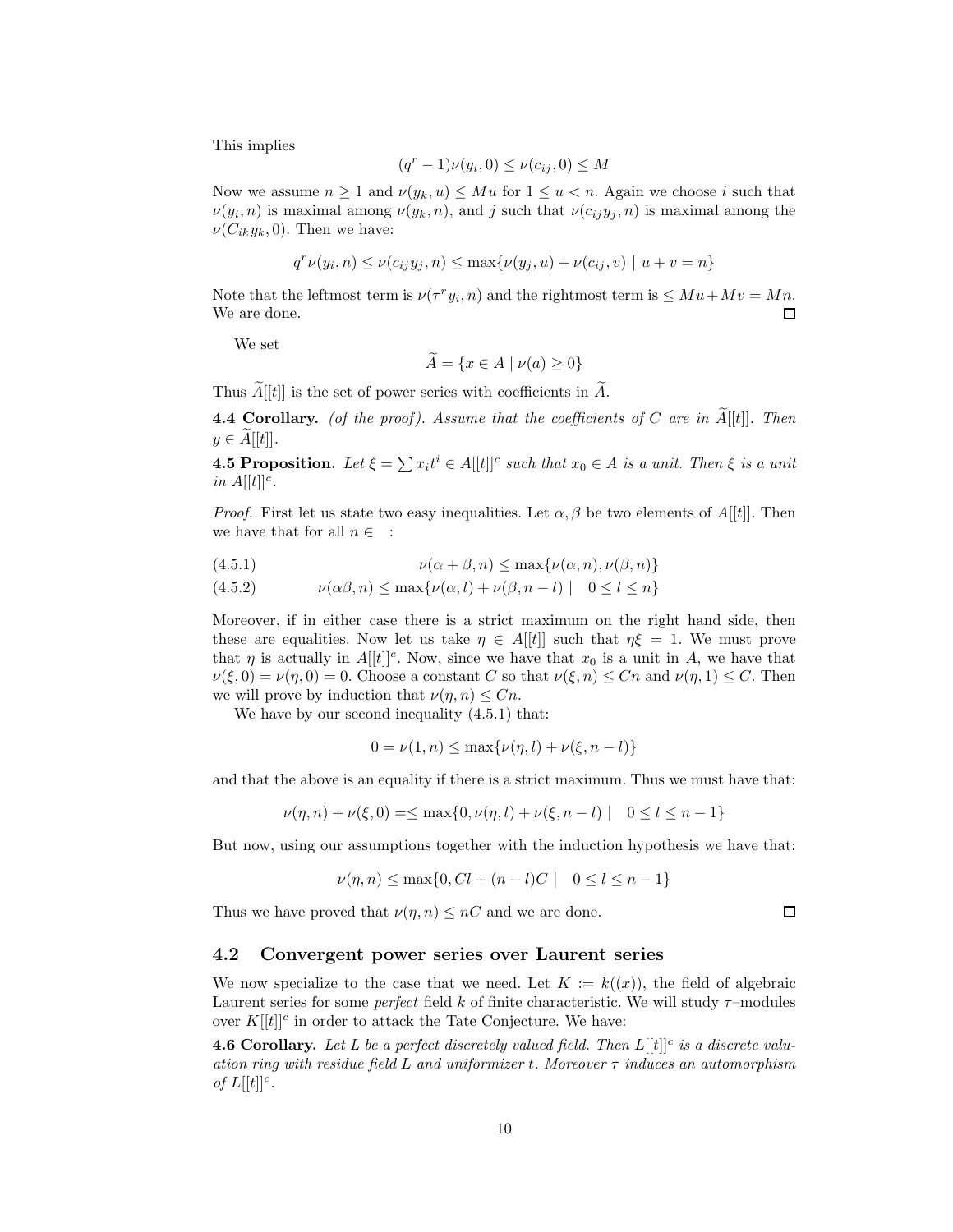Suppose k is an algebraically closed field, and let  $K^{\text{perf}}$  be the perfection of  $K :=$  $k((x))$ . The set  $\{x^{\alpha} \mid \alpha \in [1/p], \quad 0 < \alpha < 1\}$  is a basis of  $K^{perf}$  as a K-vector space. We therefore have that an arbitrary element  $\xi \in K^{\text{perf}}[[t]]$  can be written uniquely as a convergent sum:

$$
\xi = \sum_{0 < \alpha < 1} x^{\alpha} f_{\alpha}
$$

where the  $f_{\alpha}$  are in K[[t]]. Convergence means that for any  $m > 0$ , almost all the  $f_{\alpha}$ are in  $t^m K[[t]]$ . It is easy to check that if  $\xi \in K^{\text{perf}}[[t]]^c$  then all the  $f_\alpha$  are in  $K[[t]]^c$ , and conversely, if all the  $f_{\alpha}$  have slopes bounded below by a uniform bound for  $\alpha$ , then  $\xi$  is convergent.

**4.7 Proposition.** Set  $K := k((x))$  and  $L := K^{\text{perf}}$ . Then the natural map

$$
L[[t]]^c \otimes_{K[[t]]^c} K[[t]] \to L[[t]]
$$

is injective.

*Proof.* Both  $L[[t]]^c \otimes_{K[[t]]^c} K[[t]]$  and  $L[[t]]$  inherit the t-adic topology, and the completion of the left hand side in the  $t$ -adic topology is equal to the right hand side. Therefore it suffices to show that the left hand side is separated in the t–adic topology.

Assume first that  $k$  is algebraically closed. We mentioned that, using the decomposition of  $\xi$ , there is an injection of  $K[[t]]^c$ –modules:

$$
L[[t]]^c \to \prod_{\alpha} K[[t]]^c
$$

Both source and target of the above map possess a natural t–adic topology. Thus it suffices to show that  $(\prod_{\alpha} K[[t]]^c) \otimes_{K[[t]]^c} K[[t]]$  is t–adically separated. This in turn will follow from the injectivity of the map:

$$
\left(\prod_{\alpha} K^c[[t]] \right) \otimes_{K[[t]]^c} K[[t]] \to \prod_{\alpha} K[[t]]
$$

There is a standard proof for this: suppose M a finitely–generated  $K[[t]]^c$ –submodule of  $K[[t]]$ . Consider the commutative diagram

$$
(\prod_{\alpha} K[[t]]^c) \otimes_{K[[t]]^c} M \xrightarrow{\iota} \prod_{\alpha} M
$$
  

$$
(\prod_{\alpha} K[[t]]^c) \otimes_{K[[t]]^c} K[[t]] \longrightarrow \prod_{\alpha} K[[t]]
$$

Since any finitely generated module can be expressed as the cokernel of a map  $\psi$  of finite free modules, and  $\psi$  commutes with ⊗, then one sees immediately that  $\iota$  is an isomorphism. Clearly  $\pi_2$  is injective. Now any element of  $(\prod_{\alpha} K[[t]]^c) \otimes_{K[[t]]^c} K[[t]]$  is in the image of  $\pi_1$  for some finitely generated module M. This proves our assertion, provided that k is algebraically closed.

Now suppose k is not algebraically closed, and  $\overline{k}$  is the algebraic closure of k. Set  $F := \overline{k}((x))$ . We have an injection

$$
F[[t]]^c \otimes_{k[[t]]^c} K[[t]] \to F[[t]]
$$

Indeed, choose  $u_i, i \in I$  to be a basis of k as a k vector space. Consider a series  $f \in F[[t]]$ :

$$
f = \sum_{m \in \mathbb{R}} c_m x^m, \quad c_m \in \overline{k}[[t]]
$$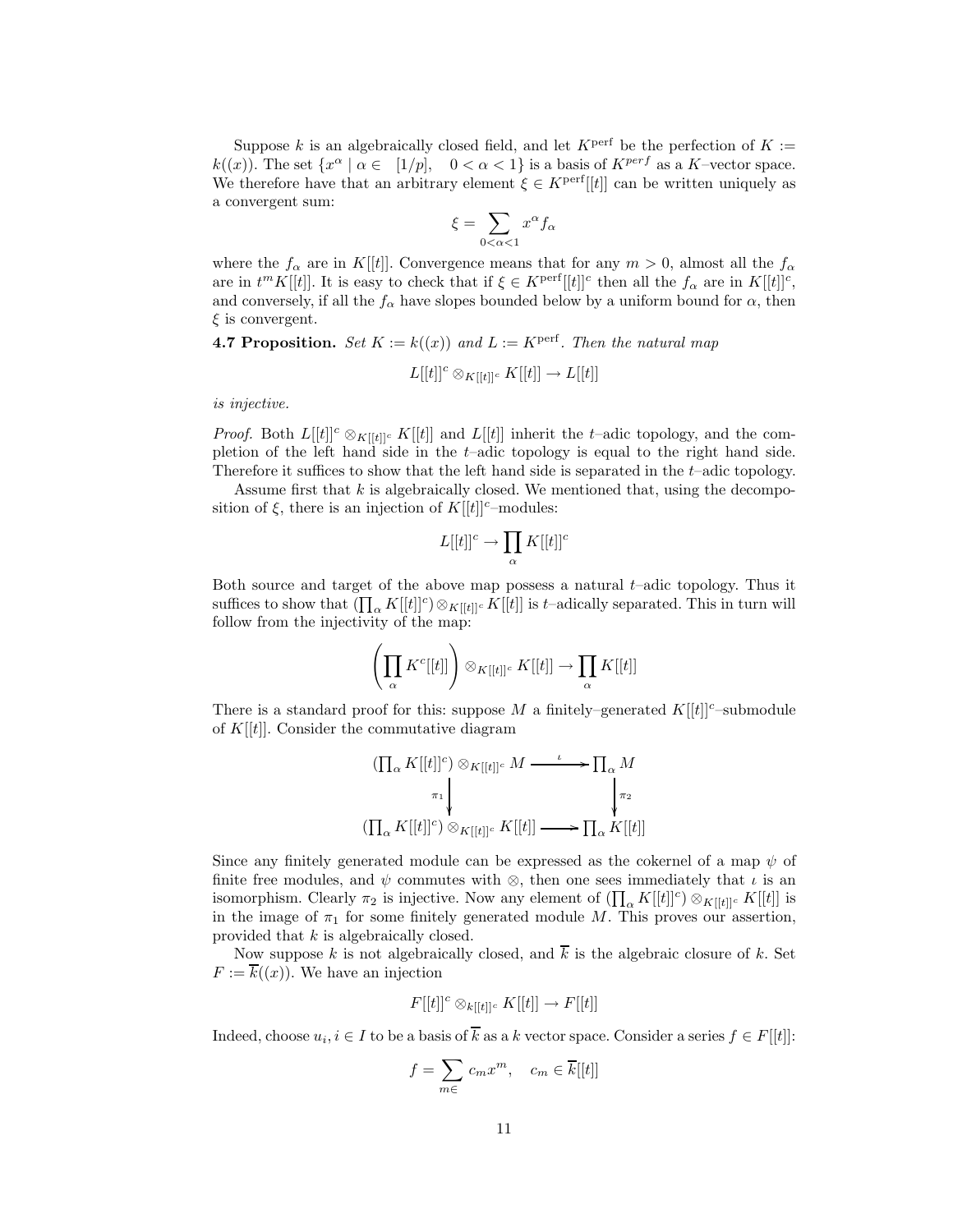We write  $c_m = \sum_{i \in I} a_{m,i} u_i$  as a t-adic convergent sum. Then  $c_m \in t^n \overline{k}[[t]]$  if and only if, for any  $i \in I$ ,  $a_{m,i} \in t^n k[[t]]$ . We set  $g_i := \sum_{m \in \mathbb{Z}} a_{m,i} x^m$ . Clearly  $f \in F[[t]]^c$  only if for any  $i \in I$ ,  $g_i \in K[[t]]^c$ . Thus we obtain an injection:

$$
F[[t]]^c \to \prod_{i \in I} K[[t]]^c
$$

This proves the result.

**4.8 Proposition.** Let M and N be  $K[[t]]^c$ -modules, so that N is torsion-free. Suppose  $\phi: M \to N \otimes_{K[[t]]^c} K[[t]]$  is a homomorphism of  $K[[t]]^c$ -modules. Let  $\tilde{\phi} := \phi \otimes_{K[[t]]^c}$  $L[[t]]^c$ , where  $L = K^{\text{perf}}$ . Note that, by Proposition 4.7, the target of this morphism injects to  $N \otimes_{K[[t]]^c} L[[t]]$ . The the natural injection:

$$
(\operatorname{Im} \phi \cap N) \otimes_{K[[t]]^c} L[[t]]^c \to \operatorname{Im} \tilde{\phi} \cap (N \otimes_{K[[t]]^c} L[[t]]^c)
$$

is bijective.

*Proof.* All tensor products will be taken over  $K[[t]]^c$ . We may assume that  $\phi : M \to$  $N \otimes K[[t]]$  is injective. Then by the previous proposition we have that the map

$$
\tilde{\phi}: M \otimes L[[t]]^c \to N \otimes K[[t]] \otimes L[[t]]^c \to N \otimes L[[t]]
$$

is also injective. It is enough to show that the obvious inclusion:

$$
\phi^{-1}(N) \otimes L[[t]]^c \subset \tilde{\phi}^{-1}(N \otimes L[[t]]^c)
$$

is actually an equality.

Consider the following injection induced by the map  $\phi$ :

$$
M/\phi^{-1}(N) \to (N \otimes K[[t]])/N
$$

If we tensor this map with  $L[[t]]^c$ , we obtain two injections, where the second comes from the previous proposition:

$$
M \otimes L[[t]]^c / \phi^{-1}(N) \otimes L[[t]]^c \to (N \otimes K[[t]]) \otimes L[[t]]^c / N \otimes L[[t]]^c
$$
  

$$
(N \otimes K[[t]]) \otimes L[[t]]^c / N \otimes L[[t]]^c \to N \otimes L[[t]] / N \otimes L[[t]]^c
$$

Composing these two injections gives an injection induced by  $\phi$  (since we have tensored a map induced by  $\phi$  with  $L[[t]]^c$  from  $M \otimes L[[t]]^c / \phi^{-1}(N) \otimes L[[t]]^c$  to  $N \otimes L[[t]]/N \otimes$  $L[[t]]^c$ . Thus we have that:

$$
\tilde{\phi}^{-1}(N \otimes L[[t]]^c) \subset \phi^{-1}(N) \otimes L[[t]]^c
$$

since otherwise the composed map would have a non-trivial kernel. But this is what we needed to show. □

# 5 The slope filtration over  $L[[t]]^c$

In this section, L will be a perfect field with valuation  $\nu$ . Then  $L[[t]]$  and  $L[[t]]^c$  will be discrete valuation rings whose maximal ideals are each generated by  $t$ . We will denote the Frobenius automorphism  $\sum a_i t^i \to \sum a_i{}^q t^i$  by  $\sigma$ .

 $\Box$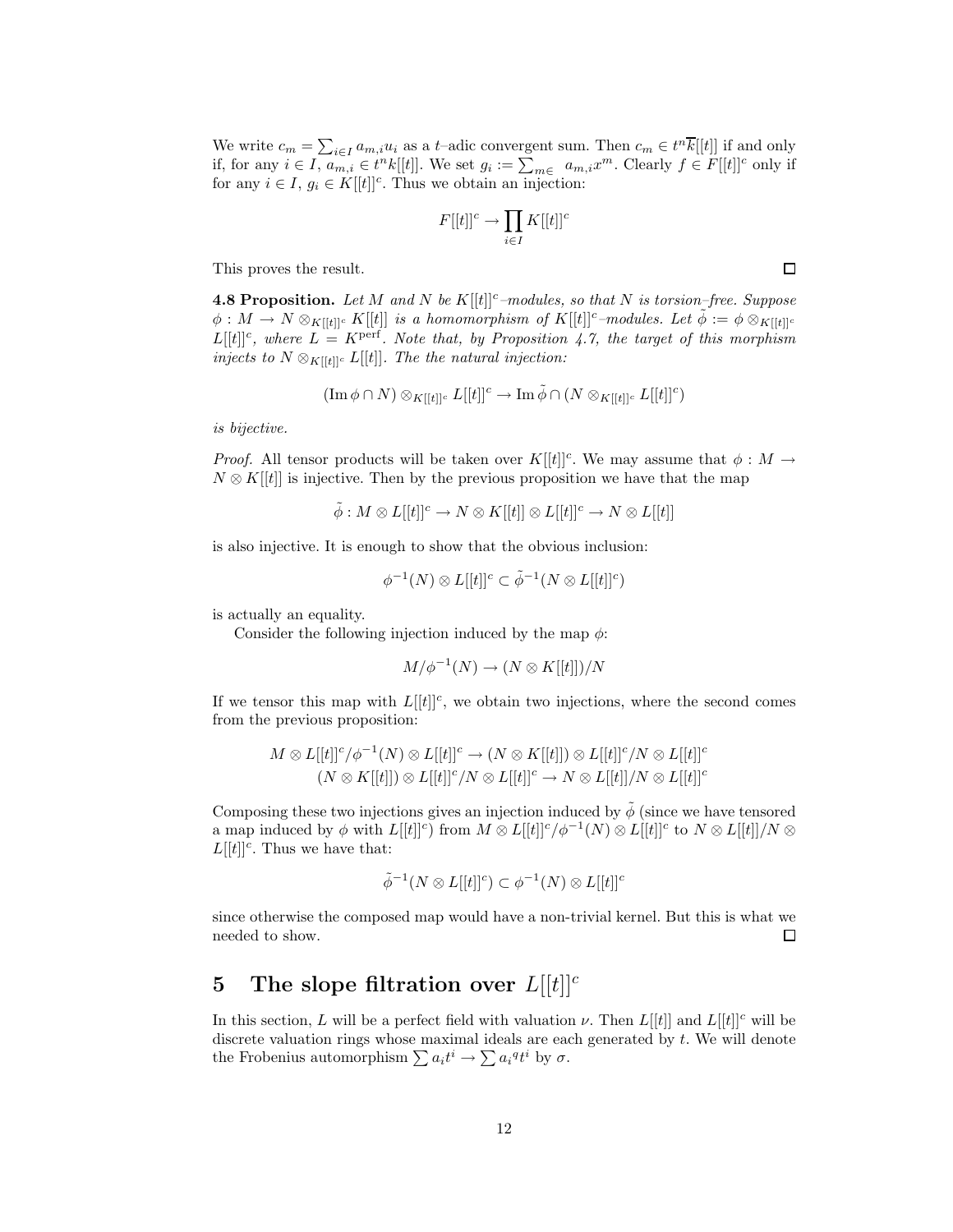Let  $(M, \tau)$  be a  $\tau$ -module over L[[t]]. By [11] Appendix B, Theorem 2.4.5, we have that up to isogeny,  $(M, \tau)$  is a direct sum of isoclinic  $\tau$ -modules. This implies in particular that M has a filtration by  $\tau$ -invariant submodules:

$$
0=M_0\subset M_1\subset\ldots\subset M_m,
$$

such that  $M_i/M_{i-1}$  is a  $\tau$ -module isoclinic of slope  $\lambda_i$ . Moreover we may arrange  $\lambda_1 > \ldots > \lambda_m$ , and then the filtration is unique. We will show that such a filtration exists for every  $\tau$ -module over  $L[[t]]^c$ . Let  $(M, \tau)$  and  $(N, \tau)$  be quasi- $\tau$ -modules over L[t]]. Let  $\lambda_1, \ldots, \lambda_h$  be the slopes of M with multiplicities, where  $h = \text{rank}_{L[[t]]} M$ , and let  $\mu_1, \ldots, \mu_l$  be the slopes of N with multiplicities, where  $l = \text{rank}_{L[[t]]} N$ . One sees easily that:

• The slopes of  $M \otimes N$  with multiplicities are

$$
\lambda_i + \mu_j, \quad i = 1, \dots, h, \quad j = 1, \dots, l;
$$

• the slopes of  $\text{Hom}_{L[[t]]}(M, N)$  with multiplicities are

 $\mu_j - \lambda_i, \quad i = 1, \ldots, h, \quad j = 1, \ldots, l;$ 

• the slopes of  $\wedge^k M$  with multiplicities are

 $\lambda_{i_1} + \ldots + \lambda_{i_k}$ 

where the indices run through all tuples, such that  $1 \leq i_1 < \ldots < i_k \leq h$ . Before we turn to  $\tau$ -modules over  $L[[t]]^c$  we give some slightly more general results.

### 5.1 Technical lemmas

We now recall some technical results from [12] that we will need later on.

**5.1 Lemma.** Let  $R \to R'$  be an injective ring homomorphism. Let M be a finitely generated projective R-module, and let  $N' \subset M \otimes_R R'$  be a direct summand of constant rank r.

Then there is a direct summand  $N \subset M$  such that  $N' = N \otimes_R R'$  if and only if there is a direct summand  $L \subset \wedge^r M$  such that  $L \otimes_R R' = \wedge^r N'$ .

*Proof.* Let X be the Grassmannian of rank r submodules of M and Y be  $(\wedge^r M^{\vee})$ , where  $M^{\vee} := \text{Hom}_R(M, R)$ . The operation  $\wedge^r$  induces the Plücker morphism  $X \to Y$ which is a closed immersion. Corresponding to  $N'$  and  $L$  we obtain a commutative diagram



The lemma says that there is a lift  $Spec R \to X$ . As  $X \to Y$  is a monomorphism, this arrow is unique if it exists. Therefore the question of existence is local, and hence we may assume that  $Spec R \to Y$  factors through an affine open  $Spec A \subset Y$ . Let us denote by Spec  $B \subset X$  the preimage of Spec A. Then we obtain a commutative diagram of rings:

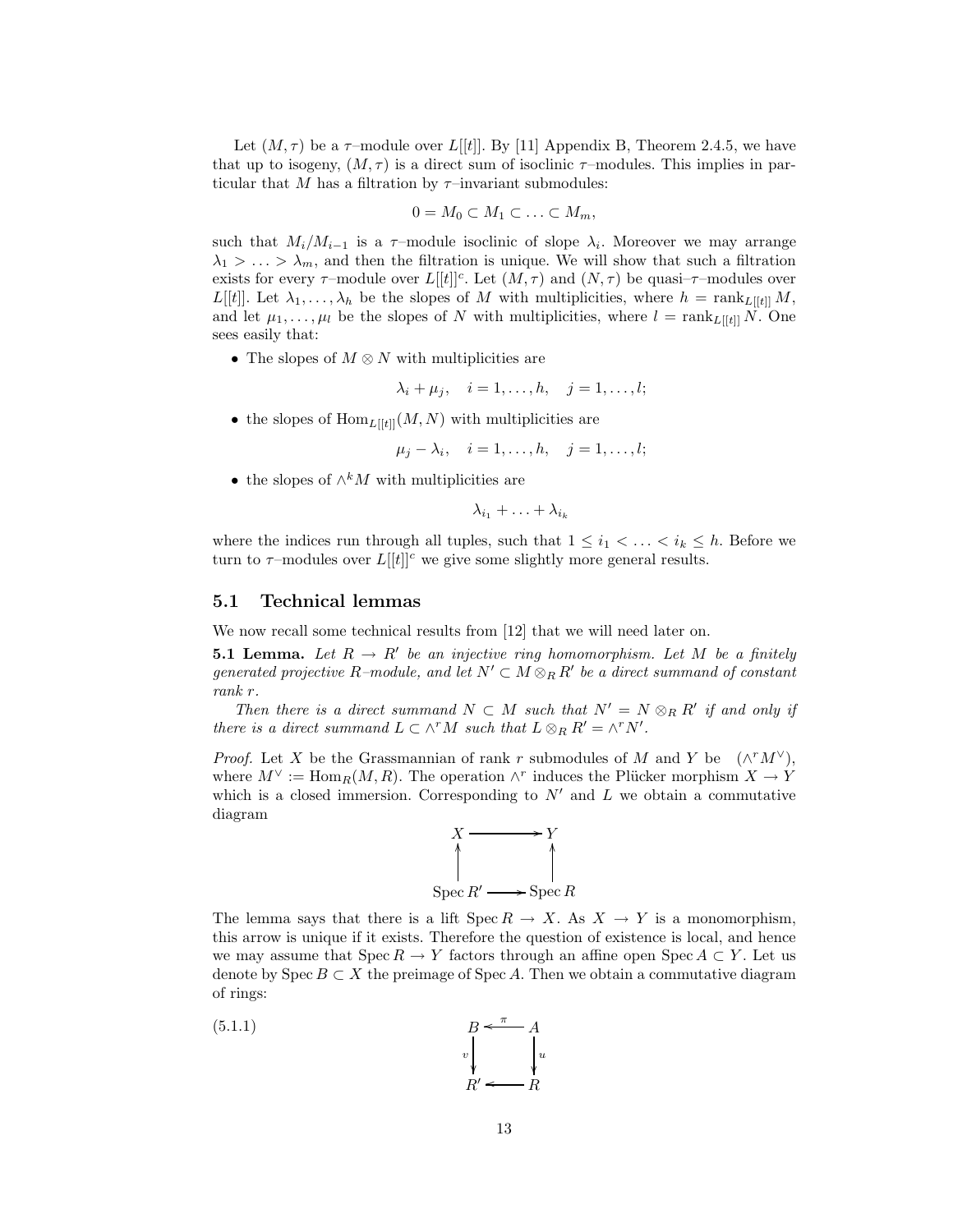We want to show that there is a  $w : B \to R$  making the diagram commutative. Since  $R \to R'$  is injective, we have  $u(\text{Ker } \pi) = 0$ . But this suffices for the existence of w since  $\pi$  is surjective. This concludes the proof of the lemma. □

Again following [12], Corollary 18, we show:

**5.2 Corollary.** Let  $S$  be a local ring, and  $G$  a set of endomorphisms of  $S$ . We denote by  $R = S^G$  the ring of invariants. Let M be a finitely generated free R-module. Assume that we are given a direct summand N' of the S-module  $M \otimes_R S$ , such that  $gN' \subset N'$ for each  $g \in G$ . Then there is a unique direct summand N of the R-module M, such that  $N' = N \otimes_R S$ 

*Proof.* We note that  $R$  is also a local ring. The uniqueness follows as in lemma 5.1. The lemma also shows that we may assume that  $N'$  is of rank 1. Let  $e_1, \ldots, e_r$  be a basis of  $M$  and let  $n$  be a generator of  $N'$ . Then we write:

$$
(5.2.1) \t\t n = a_1e_1 + \ldots + a_re_r
$$

where  $a_i \in S$ . Since S is local we may assume without loss of generality that  $a_1 = 1$ . By assumption there is for each  $g \in G$  an element  $\lambda(g) \in S$ , such that

$$
g(n) = \lambda(g)n
$$

Inserting for n the right hand side of (5.2.1) and comparing coefficients gives  $\lambda(g) = 1$ and  $g(a_i) = a_i$ . But this implies  $a_i \in R$ . Then  $R_n \subset M$  is the desired direct summand.

□

## 5.2 Existence of the slope filtration

Let  $(M, \tau)$  be a quasi  $\tau$ -module over  $L[[t]]^c$ , where we recall that L is assumed to be a perfect field.

#### 5.3 Proposition. Let

 $\lambda_1 > \lambda_2 > \ldots > \lambda_m$ 

be the slopes of the quasi  $\tau$ -module  $(M, \tau)$ ; then M has a unique filtration by quasi  $\tau$ -submodules:

$$
0 = M_0 \subset M_1 \subset \ldots \subset M_m
$$

such that  $M_i/M_{i-1}$  is a non-zero isoclinic quasi  $\tau$ -module of slope  $\lambda_i$  for  $i = 1, \ldots, m$ .

We need first the following lemma:

**5.4 Lemma.** Let  $(M, \tau)$  be a quasi- $\tau$ -module over  $L[[t]]^c$ . Let  $\lambda = r/s$  where r and s are integers.

- 1. Assume that all slopes of  $(M, \tau)$  are greater or equal to  $\lambda$ ; then there is a quasi- $\tau$ -module  $(N, \tau)$  which is isogenous to  $(M, \tau)$ , and such that  $\tau^s N \subset t^r N$ .
- 2. Assume that all slopes of  $(M, \tau)$  are less than or equal to  $\lambda$ ; then there is a quasi- $\tau$ -module  $(N, \tau)$  which is isogenous to  $(M, \tau)$  and such that  $\tau^s N \supset t^r N$ .
- 3. Assume that  $(M, \tau)$  is isoclinic of slope  $\lambda$ . Then there is a quasi- $\tau$ -module  $(N, \tau)$ which is isogenous to  $(M, \tau)$  and such that  $\tau^s N = t^r N$ .

*Proof.* The corresponding statement is true for  $M' = L[[t]] \otimes_{L[[t]]^c} M$ . In the first case we find a submodule of finite index  $N' \subset M'$  such that  $\tau^s N' \subset t^r N'$ . We set  $N = N' \cap M \otimes q(t)$ . Then we find  $\tau^s N \subset t^r N' \cap M \otimes q(t) = t^r N$ . The other cases are similar. □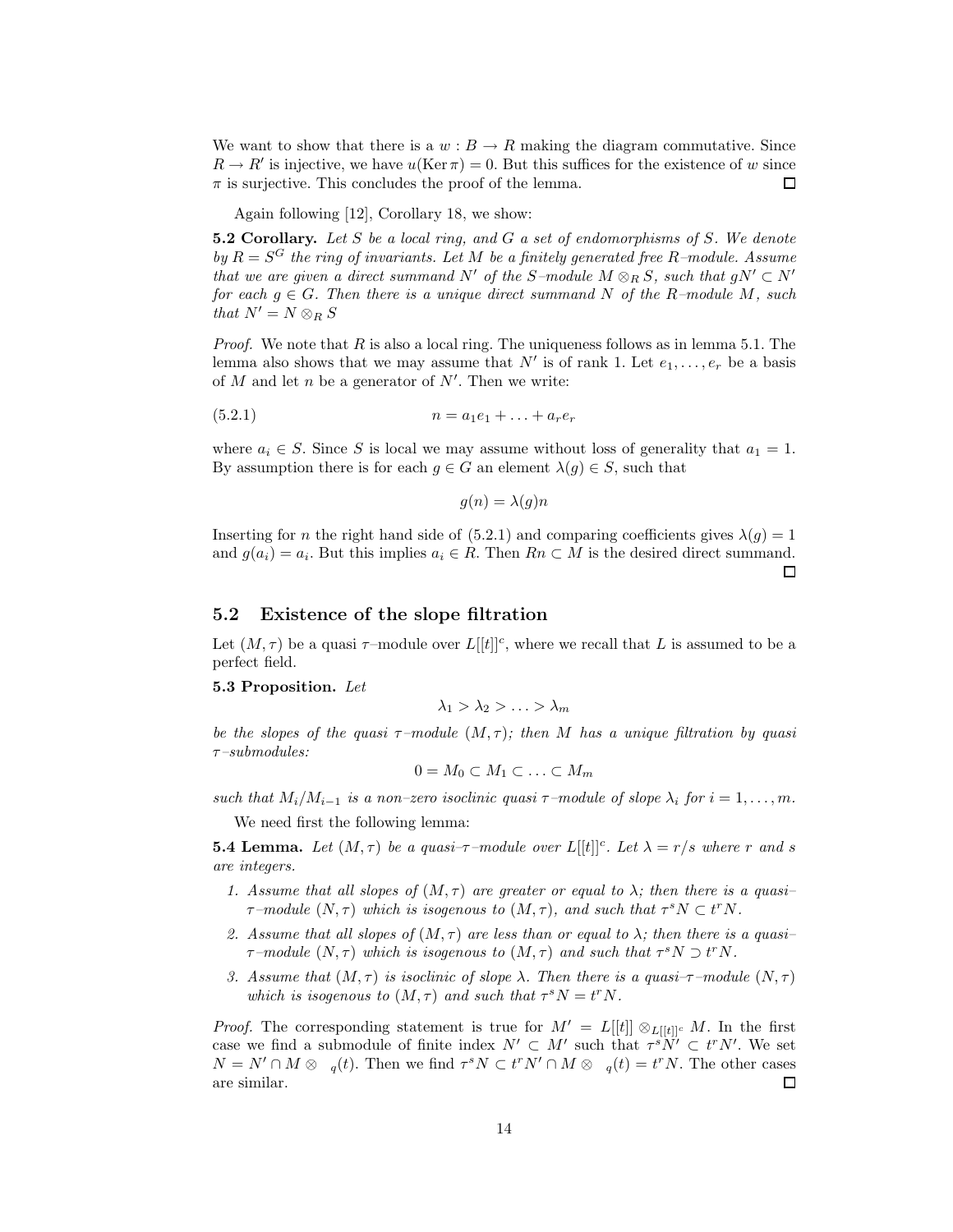**5.5 Remark.** We note that  $\tau^s N \subset t^r N$ , if and only if  $t^r N^{\vee} \subset \tau^s N^{\vee}$  holds for the dual module. This is because  $\tau^s N^{\vee}$  is the dual module to  $\tau^s N$  with respect to the pairing:

$$
(N\otimes \begin{array}{cc} {}_{q}[t] & q(t)\end{array})\times (N^\vee\otimes \begin{array}{cc} {}_{q}[t] & q(t)\end{array})\to L[[t]]^c\otimes \begin{array}{cc} {}_{q}[t] & q(t)\end{array}
$$

*Proof of Proposition 5.3.* To prove the proposition we may change  $M$  within its isogeny class. Let  $\lambda_1 = \lambda = r/s$  be the highest slope. Then we find  $M \subset N \subset M \otimes_{q}[t] \setminus q(t)$ such that  $t^r N \subset \tau^s N$ . Let  $N' = L[[t]] \otimes_{L[[t]]^c} N$ . Let  $N'_1 \subset N'$  be the isoclinic part of slope  $\lambda$ . We have to show that there is a direct summand  $N_1 \subset N$ , such that  $N'_{1} = L[[t]] \otimes_{L[[t]]^{c}} N_{1}$ . Applying lemma 5.1 we may assume that  $N'_{1}$  has rank 1. We set  $\Phi = t^r \tau^{-s} : \tilde{N} \to N$ . Let *n* be a generator of  $N'_1$ . Then we find:

$$
\Phi n = u n
$$

for some unit  $u \in L[[t]]$ . Let us first assume that L is algebraically closed. Then we may write  $u = a^{1-(q)}$ . Then we find that  $\Phi(an) = an$ . Then proposition 4.3 shows that  $an \in N$ . This proves the proposition in the case that L is algebraically closed. In the general case it shows that there is a direct summand  $\overline{N}_1 \subset \overline{L}[[t]]^c \otimes_{L[[t]]^c} N$ , where  $\overline{L}$  is the algebraic closure of L, such that  $\overline{L}[[t]] \otimes_{L[[t]]} N'_1 = \overline{L}[[t]] \otimes_{\overline{L}[[t]]^c} \overline{N}_1$ . Since the left hand side of this equality is invariant under the  $Gal(\overline{L}/L)$ , so is the direct summand  $\overline{N}_1 \subset \overline{L}[[t]]^c \otimes_{L[[t]]^c} N$ . It is here that we use the fact that L is perfect. Hence this direct summand descends to a submodule  $\overline{N}_1 \subset N$ , by corollary 5.2. 口

#### 5.3 Descent for convergent  $\tau$ -modules

**5.6 Proposition.** Let M, N be  $\tau$ -modules over  $L[[t]]^c$ . Assume that M is isoclinic of slope  $\lambda$ , and that all the slopes of N are less than or equal to  $\lambda$ . Let

$$
\alpha: M\otimes_{L[[t]]^c} L[[t]]\to N\otimes_{L[[t]]^c} L[[t]]
$$

be a homomorphism of  $\tau$ –modules. Then we have  $\alpha(M) \subset N$ .

*Proof.* We set  $U = (L[[t]]^c, \sigma)$ , the unit  $\tau$ -module. Tensoring  $\alpha$  with the dual quasi  $\tau$ –module  $M^{\vee}$ , we obtain a morphism  $U \otimes_{L[[t]]^c} L[[t]] \to N \otimes_{L[[t]]^c} M^{\vee} \otimes_{L[[t]]^c} L[[t]]$  of quasi  $\tau$ –modules. Twisting this morphism by  $U(\ell)$ —the  $\ell$ -th "Tate twist", replacing  $\tau$  by  $t^m\tau$ —we obtain a morphism of  $\tau$ –modules. Hence we assume without loss of generality that  $M = U(\ell)$ . Since the slopes of N are less than or equal to  $\ell$ , we find an isogeny  $N \to N'$  such that  $t^{\ell} \tau^{-1} N' \subset N'$ . We set  $n = \alpha(1) \in N' \otimes_{L[[t]]^c} L[[t]]$ . Then we have  $t^{\ell} \tau^{-1} n = n$ . By proposition 4.3 we find that  $n \in N'$ . This shows that  $\alpha(M \otimes_{q[t] - q}(t)) \subset N \otimes_{q[t] - q}(t)$ . But this suffices since:

$$
(N \otimes_{q[t]-q}(t)) \cap (L[[t]] \otimes_{L[[t]]^c} N) = N
$$

Indeed, this follows because  $x \in L[[t]]$  is in  $L[[t]]^c$  if and only if  $tx \in L<sup>[t]]</sup>$ 

 $\Box$ 

We recall that in our notation  $K = k((x))$ , the field of Laurent series over a perfect field  $k$ .

**5.7 Proposition.** Let M and N be  $\tau$ -modules over  $K[[t]]^c$ . Assume that N is isoclinic of slope  $\lambda$ . Suppose we are given a morphism of  $\tau$ -modules

$$
\phi: M\otimes_{K[[t]]^c} K[[t]]\to N\otimes_{K[[t]]^c} K[[t]]
$$

such that  $\phi \otimes_{q[t]} q(t)$  surjective. We set  $E = \phi^{-1}(N) \cap M$  and consider the map  $\psi : E \to N$  induced by  $\phi$ . Then the map  $\psi \otimes_{q[t]} q(t)$  is surjective too. Assume moreover that the map  $M \to N \otimes_{K[[t]]c} K[[t]]$  induced by  $\phi$  is injective. Then all slopes of M are less than or equal to  $\lambda$ .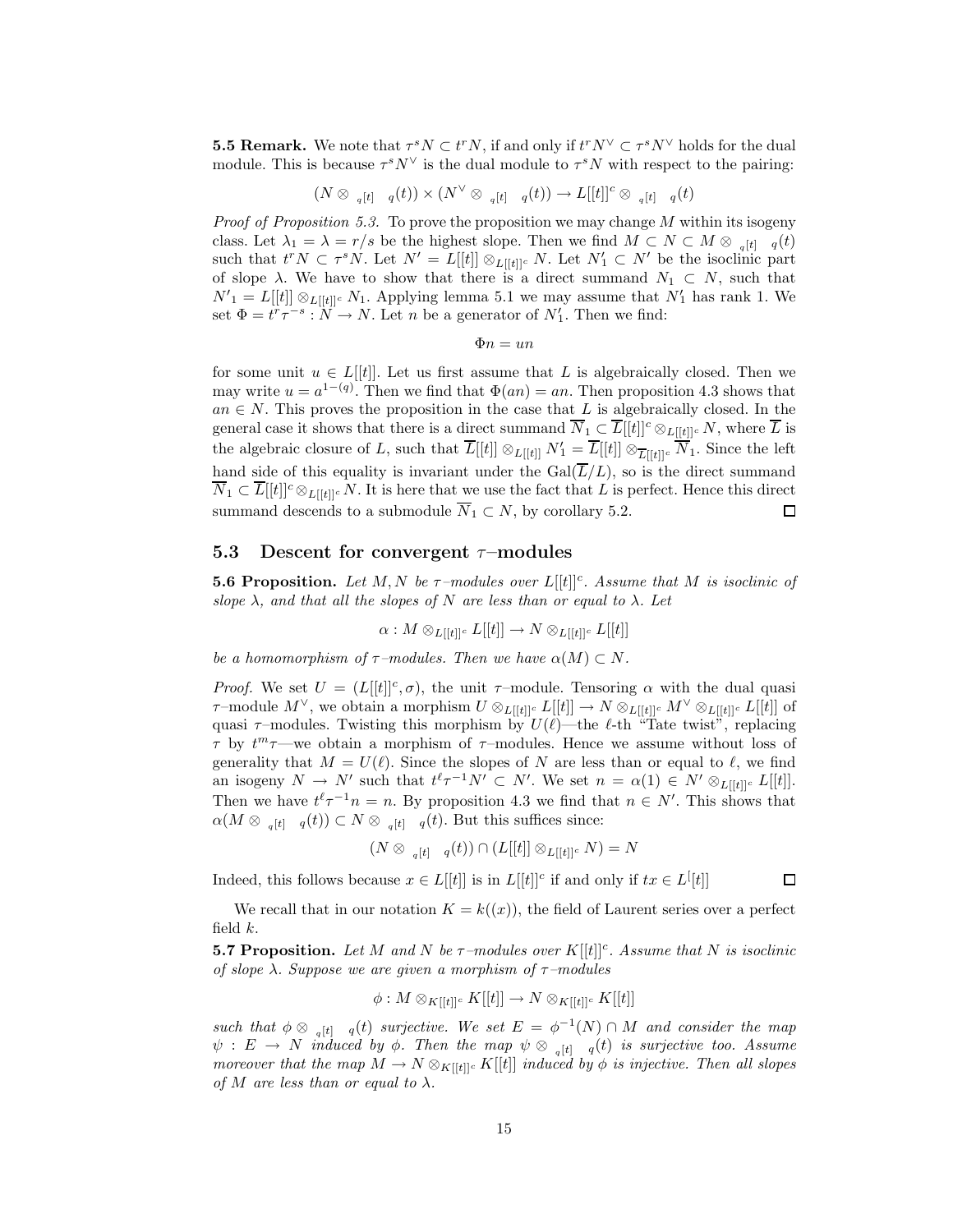*Proof.* Let  $\phi_0: M \to N \otimes_{K[[t]]^c} K[[t]]$  be the restriction of  $\phi$ . Clearly we may assume that this map is injective. If we tensor  $\phi_0$  by  $\otimes_{K[[t]]} L[[t]]^c$ , where L is the perfection of  $K$ , we obtain by 4.7 an injection:

$$
\phi_1: M\otimes_{K[[t]]^c} L[[t]]^c \to N\otimes_{K[[t]]^c} L[[t]]^c \to N\otimes_{K[[t]]^c} L[[t]]
$$

Let  $\mu$  be the highest slope of  $M \otimes_{K[[t]]^c} L[[t]]^c$  and consider the first step of the slope filtration  $M(\mu) \subset M \otimes_{K[[t]]^c} L[[t]]^c.$  Then  $M(\mu)$  is a  $\tau$ –module which is isoclinic of slope  $\mu$ . Consider the injection

(5.7.1) 
$$
M(\mu) \to N \otimes_{K[[t]]^c} L[[t]]^c
$$

induced by  $\phi_1$ . If  $\mu \neq \lambda$ , the map  $M(\mu) \otimes_{L[[t]]^c} L[[t]] \rightarrow N \otimes_{K[[t]]^c} L[[t]]$  would be zero. This contradicts the injectivity of  $(5.7.1)$ . Hence all slopes of  $\widetilde{M}$  are less than or equal to  $\lambda$ .

It follows from proposition 5.6 that  $\phi_1$  maps  $M(\lambda)$  to  $N \otimes_{K[[t]]^c} L[[t]]^c$ . Looking for the slope decomposition over  $L[[t]]$ , we find that the map  $M(\lambda) \otimes_{q[t] - q}(t) \to N \otimes_{K[[t]]^c}$  $L[[t]]^c \otimes \mathcal{L}_{q[t]-q}(t)$  is surjective. This shows that  $\text{Im}(M \otimes_{K[[t]]^c} L[[t]]^c) \cap (N \otimes_{K[[t]]^c} L[[t]]^c)$ has the same rank as N. It follows by corollary 4.8 that  $\text{Im}(M) \cap N$  has the same rank as  $N$ .  $\Box$ 

# 6 Extension of endomorphisms

Our theorem depends on two further results, the first of which seems to require the theory of rigid analytic functions for its proof. After having stated them, we show how they imply the theorem, and then give the proofs in the following two sections.

**6.1 Theorem.** Let M be a  $\tau$ -module over k[[t]][[x]]. Let  $N^c \subset M \otimes_{k[[x,t]]} k((x))[[t]]^c$ be an  $\tau$ –invariant direct summand. Then there is a unique  $\tau$ –submodule  $N \subset M$ , such that  $N^c = N \otimes_{k[[x,t]]} k((x))[[t]]^c$ .

**6.2 Corollary.** Given  $(M_1, \tau_{M_1})$  and  $(M_2, \tau_{M_2})$   $\tau$ -modules over  $k[[x, t]]$  and a morphism

$$
\phi^c: (M_1\otimes_{k[[t,x]]} K[[t]]^c, \tau_{M_1})\to (M_2\otimes_{k[[x,t]]} K[[t]]^c, \tau_{M_2})
$$

there is a morphism  $\phi : (M_1, \tau_{M_1}) \to (M_2, \tau_{M_2})$  such that  $\phi^c = \phi \otimes K[[t]]^c$ .

*Proof.* Apply the theorem to the graph of  $\phi^c$ .

**6.3 Proposition.** Let  $M \to N$  be a homomorphism of quasi- $\tau$ -modules over  $k[[x, t]]$ . Assume  $M \otimes_{k[[x,t]]} K[[t]]$  is isoclinic of slope  $\lambda$  and that all slopes of  $N \otimes_{k[[x,t]]} K[[t]]$ are less than or equal to  $\lambda$ . If the map

$$
M \otimes_{q[t]} q(t) \to N \otimes_{q[t]} q(t)
$$

is injective, then it admits a  $\tau$ -equivariant retraction.

Proof of Theorem 3.1. : We note first that it is enough to prove the "rational version" of the statement, namely that  $\phi(M \otimes_{g[t]} q(t)) \subset N \otimes_{g[t]} q(t)$ . To prove this claim we need to check that

(6.3.1) 
$$
(N \otimes_{q[t]} q(t)) \cap (N \otimes_{k[[x,t]]} k((x))[[t]]) = N
$$

We can assume for this that  $N = k[[x, t]]$ . Since  $k[[x, t]]$  is a UFD we see that  $k[[x, t]]_{(t)}/k[[x, t]]$ has no t-torsion. Since  $k((x))[[t]]/k[[x,t]]_{(t)}$  has no t Let  $\hat{N}$  be the quasi  $\tau$ -module dual

 $\Box$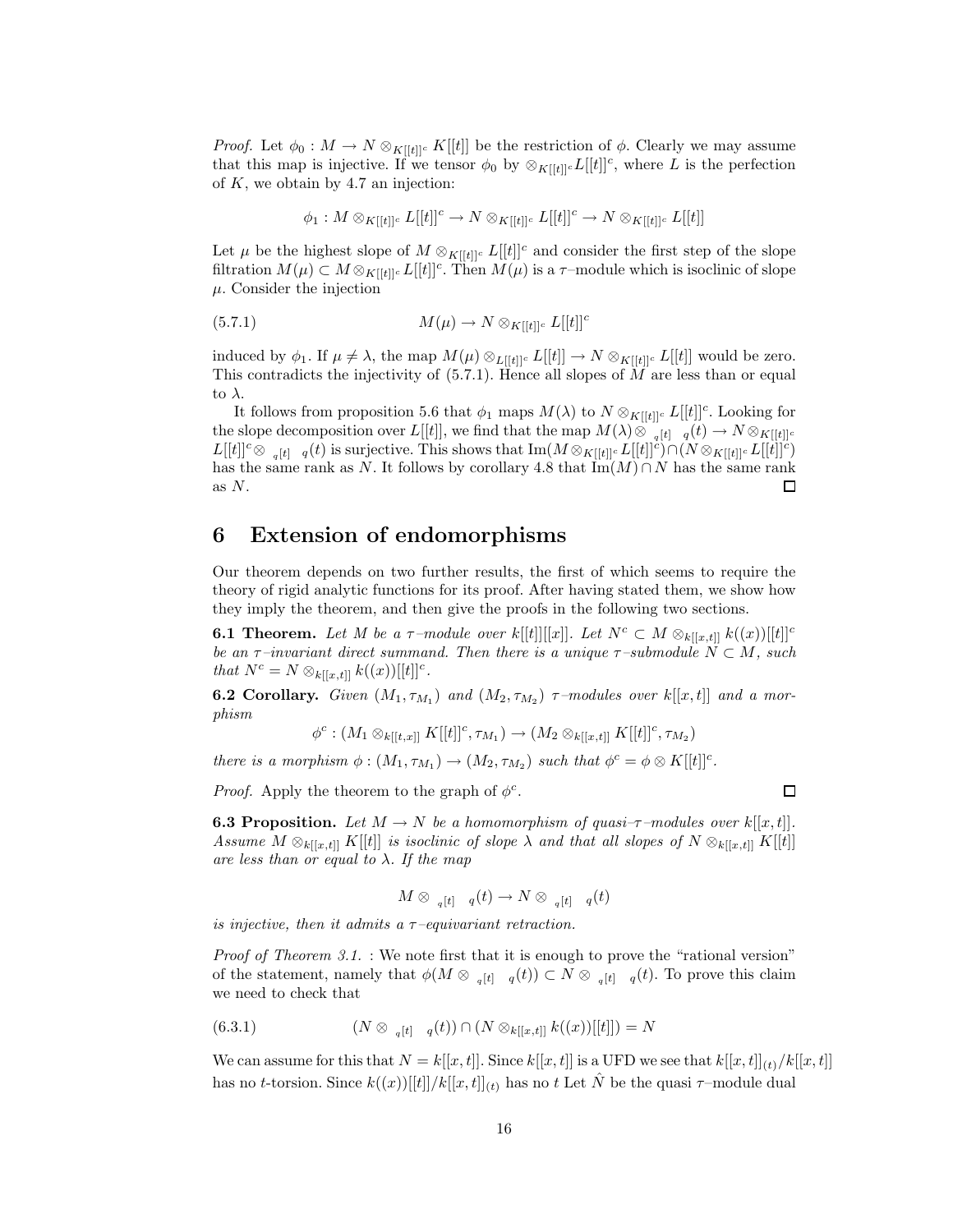to N. Denote by U the unit  $\tau$ -module. Then, in the category of quasi  $\tau$ -modules over  $k[[x, t]]$  we have that  $(6.3.1)$  holds.

$$
\operatorname{Hom}(M,N)\cong \operatorname{Hom}(M\otimes \hat{N},U)
$$

Thus we may assume that  $N = U(\ell)$ , which is a rank one  $\tau$ -module of slope  $\ell$ . Consider the map  $\hat{\phi}: M \to N \otimes_{k[[x,t]]} K[[t]]$ . Dividing by the kernel, we may assume that the map is injective. To show this consider  $M'$ , the factor of  $M$  by this kernel. If  $M'$  is not free we consider the module  $M'_{1}$  given by Lemma 3.6. For a suitable integer *a* we obtain an injective map  $t^a \hat{\phi}: M'_1 \to N \otimes K[[t]].$ 

Assume then that  $\hat{\phi}$  is injective, and denote by  $M^c$  the module  $M \otimes_{k[[x,t]]} K[[t]]^c$ . The map

$$
M^c \to N \otimes_{k[[x,t]]} K[[t]]
$$

is also injective. Indeed by theorem (6.1), the kernel would be defined over  $k[[x, t]]$ . Thus it is zero since  $\phi$  is injective. Applying proposition (5.7) to the above morphism, we obtain that all slopes of  $M^c$  are less than or equal to  $\lambda$ . Moreover  $E^c = M^c \cap N^c$  is a  $\tau$ -submodule of rank 1 and slope  $\ell$  of  $M^c$ .

By theorem (6.1) there is an  $E \subset M$ , such that  $E^c = E \otimes_{k[[x,t]]} k((x))[[t]]^c$ . Applying the corollary to theorem (6.1) to the map  $E^c \to N^c$  we obtain that  $\phi(E) \subset N$ . Since the slopes of  $M^c$  are less than or equal to  $\ell$ , the  $\tau$ –submodule  $E \subset M$  has by Proposition 6.3 a complement E' up to isogeny—i.e., the map  $E \oplus E' \to M$  has cokernel supported on the closed point. Now we conclude  $\hat{\phi}(E') \subset N$  by induction on the rank of M.  $\Box$ 

# 7 Proof of Theorem 6.1

In his original paper  $[10]$  de Jong proved his theorem for F–crystals rather than for Frobenius modules as in [12]. Thus he made use of the differential operator  $\theta$ , given in the data of a crystal, in the proof of this result. The author suspected, given the analogy to the Drinfeld module case, that this was not needed, but it was only in discovering the paper of Zink and Messing that it became clear how to make this result apply.

To prove this theorem we must first recall some facts about non–archimedean rigid analysis. Let k be a perfect field, and let  $\Omega$  be the algebraic closure of the field  $k((t))$ . We set  $|a| = p^{-ord_t a}$  for  $a \in \Omega$ .

7.1 Definition. Let I be a nonempty interval of nonnegative real numbers. We denote by  $\mathcal{L}(I)$  the set of all formal Laurent series

$$
\sum_{n \in} a_n x^n, \quad a_n \in k((t))
$$

such that for all  $\rho \in I \setminus 0$ 

$$
\lim_{|n| \to \infty} |a_n| \rho^n = 0
$$

and if  $0 \in I$  then  $a_n = 0$  for  $n < 0$ . An element of  $\mathcal{L}(I)$  is called a Laurent series convergent in I.

We have that  $\mathcal{L}(I)$  has a ring structure, whereas the set  $\mathcal{L}$  (no convergence condition) does not. Let  $f \in \mathcal{L}(I)$  for arbitrary I. An I-root of f will be an element  $z \in \Omega$  such that  $|z| \in I$ , and  $\sum_{n} a_n z^n = 0$ . The following (see [12]) is a consequence of the theory of Newton polygons.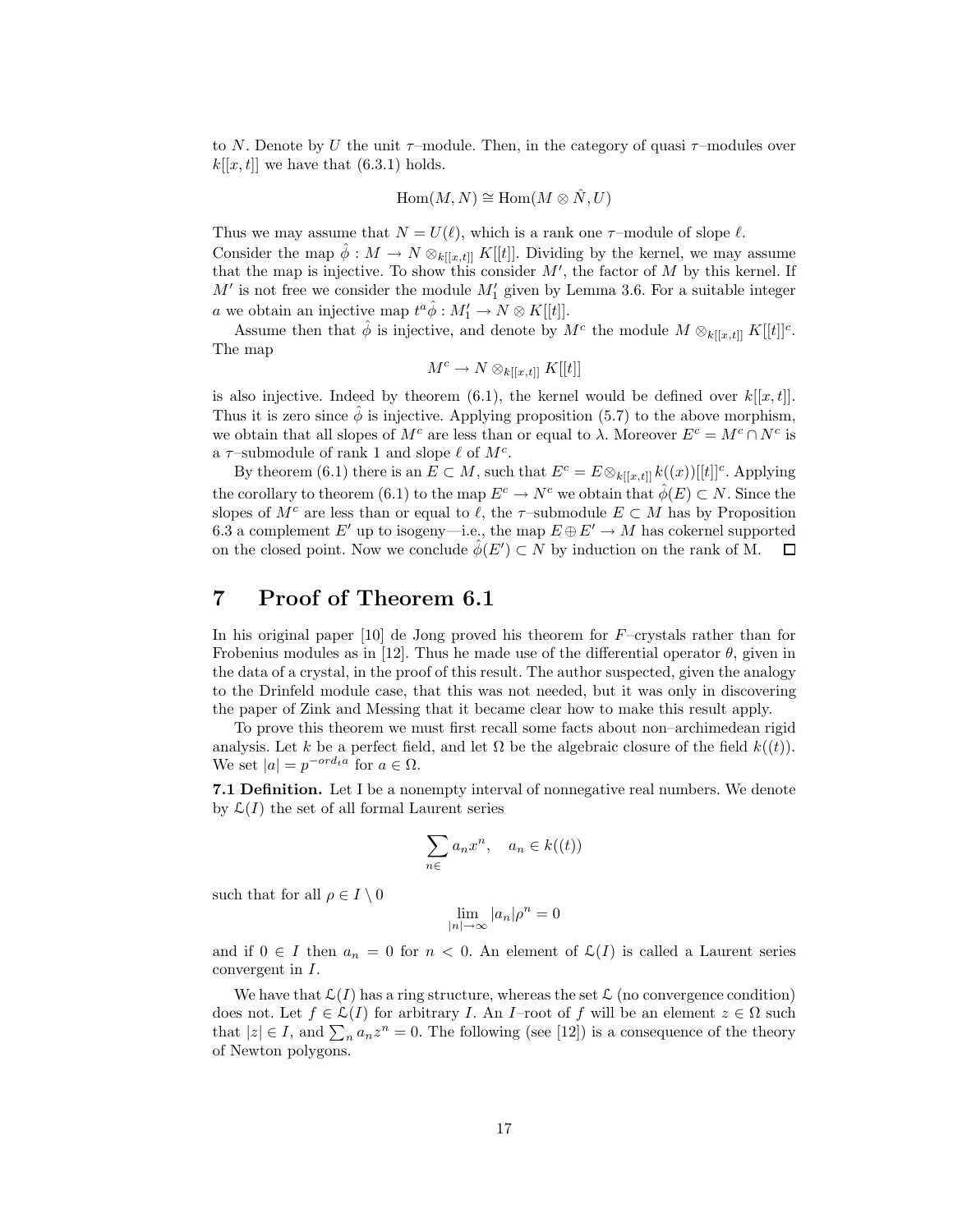**7.2 Theorem.** Assume that a non–zero  $f \in \mathcal{L}(I)$  has only finitely many I–roots. Then there is a unique monic polynomial  $P \in k((t))[x]$  whose roots in  $\Omega$  have absolute values in I, and a unit u in the ring  $\mathcal{L}(I)$  such that  $fu = P$ . In particular  $f \in \mathcal{L}(I)^*$  iff f has no I–roots.

If the interval I is compact, then  $f \in \mathcal{L}(I)$  has only finitely many I–roots.

7.3 Notation. We will have need of the following rings of Laurent series:

$$
\mathcal{D}_{\eta} = \mathcal{L}([\eta, 1)), \text{for } 0 \le \eta < 1
$$

We set  $\mathcal{D} = \bigcup_{\eta} \mathcal{D}_{\eta}$ . We have  $k((x))[[t]]^c \subset \mathcal{D}$ . One can show that  $k((x))[[t]]^c[t^{-1}]$  consists of all the Laurent series  $f \in \mathcal{D}$  such that  $|a_n|$  is bounded, though we do not need this here. For any power series  $\alpha$  with coefficients in  $t$ ,  $\alpha = \sum \alpha_i t^i$  we denote by  $\alpha^{(q^d)}$  the power series $\sum \alpha_i^{q^d}$  $i<sup>q<sup>a</sup></sup> t<sup>i</sup>$  for any integer d.

**7.4 Lemma.** Assume that a non-zero  $f \in \mathcal{L}$  satisfies an equation  $\tau^u f = cf$  for some number  $u \geq 1$ , and for some  $c \in K((t))$ . Then we have  $f \in K((t))$  and  $c \in K[[t]]^*$ .

Proof. The assertion follows by comparing the coefficients of the equation:

$$
\sum_{n \infty} a_n^{(q^u)} x^{nq^u} = \sum_{n \infty} c a_n x^n
$$

The following proposition is an analogue of a result discovered by Dwork.

**7.5 Proposition.** Let k be algebraically closed. Let  $(M, \tau_M)$  be a  $\tau$ -module over  $k[[x, t]]$ . The  $\mathcal{D}_0$ -module  $M \otimes_{k[[x,t]]} \mathcal{D}_0$  possesses a basis  $\{d_1, \ldots, d_r\}$  which satisfies  $\tau_M^n d_i = t^{a_i} d_i$ for suitable integers  $n > 0, a_1, \ldots, a_r \geq 0$ .

*Proof.*  $M/xM$  with the operator  $\tau$  is a  $\tau$ -module over k. Hence by the Dieudonné theory for Drinfeld modules [11], page 35, there exist elements  $e_1, \ldots e_r \in M/xM$ which form a basis of  $M/xM \otimes_{k[[t]]} k((t))$  and such that the following equations

(7.5.1) 
$$
\tau_M^n e_i = t^{a_i} e_i, \quad i = 1, \dots, r
$$

hold for suitable integers  $n > 0$  and  $a_1, \ldots, a_r \geq 0$ . Choose arbitrary lifts  $a'_i$  of these elements. We write

$$
\tau_M^n e'_i = t^{a_i} e'_i + x z_i
$$

for suitable  $z_i \in M$ . Inductively we find for each number N:

$$
\tau^{Nn} e_i = t^{Nn} e_i \sum_{j=1}^{N} t^{(N-j)a_i} x^{q^{n(j-1)}} \tau^{n(j-1)}(z_i)
$$

Consider for fixed i the sequence:

$$
f_{i,n} = t^{-Na_i} \tau^{Nn} e_i
$$

By the last equation we obtain the congruence:

$$
t^{-Na_i}\tau^{Nn}e_i = t^{-(N-1)a_i}\tau^{(N-1)n}e_i \mod t^{-Na_i}x^{q^{n(N-1)}}M
$$

We choose an isomorphism  $M \cong k[[x,t]]^r$ . Clearly the sequence  $f_{i,n}$  converges in the x-adic topology to an element  $\tilde{e}_i$  in  $M \otimes_{k[[x,t]]} k((t))[[x]]$ .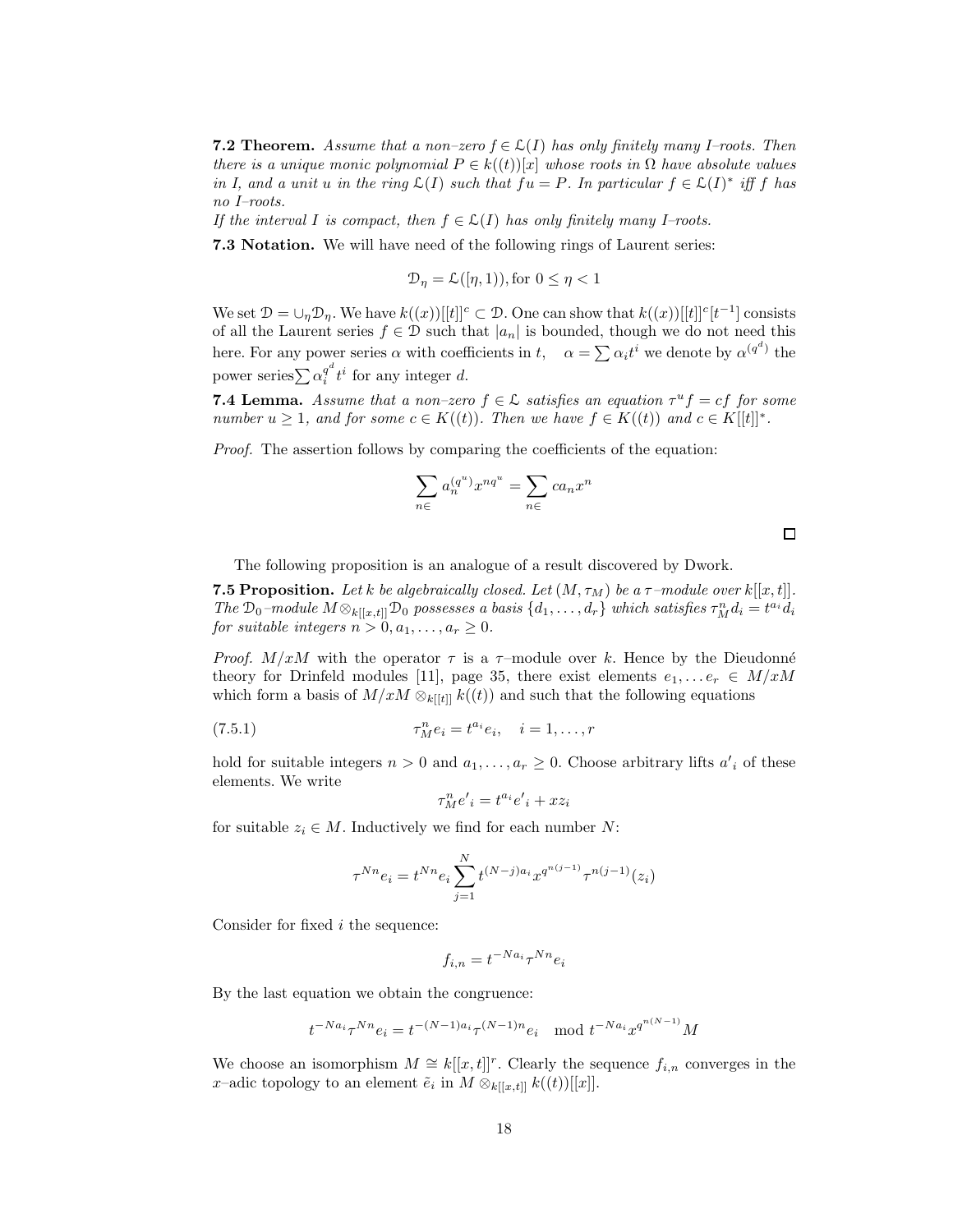Both sides of the above congruence differ by a vector with components  $t^{-Na_i}x^{q^{n(N-1)}}w_i$ where  $w_i \in k[[x,t]]$ . Since  $|t^{-Na_i}x^{q^{n(N-1)}}|_{\rho} = Na_i\rho^{q^{n(N-1)}}$  converges to zero for any  $\rho$  < 1 the components of the sequence  $f_{i,N}$  converge in the Banach algebra  $\mathcal{L}(\rho)$ . Since this is true for any  $\rho < 1$  we find  $\tilde{e}_i \in M \otimes_{k[[x,t]]} \mathcal{D}_0$ . From the equation  $t^{-a_i} \tau^n f_{i,n} = f_{i,n+1}$  we obtain:

$$
\tau_M^n \tilde{e_i} = t^{a_i} \tilde{e_i}
$$

It remains to be shown that the elements  $\tilde{e}_i$  for  $i = 1, \ldots, r$  form a basis of  $M \otimes \mathcal{D}_0$ , or equivalently that  $\tilde{e}_1 \wedge \ldots \wedge \tilde{e}_r$  is a basis of  $\bigwedge^r M \otimes_{k[[x,t]]} \mathcal{D}_0$ . By the lemma below, there exists a generator  $y \in \bigwedge^r M$  such that  $\tau_M(y) = t^{\ell}y$  for some number  $\ell$ . We write:

$$
\tilde{e}_1 \wedge \ldots \wedge \tilde{e}_r = y \otimes f, f \in \mathcal{D}_0
$$

Applying  $\tau^u$  to this equation gives the equality:

$$
t^{i}(\tilde{e}_1 \wedge \ldots \wedge \tilde{e}_r) = t^{j}y \otimes f^{(q^{u})}
$$

for some numbers i and j. We deduce that  $t^{i-j} f^{(q^u)} = f$ . By lemma 7.4 we find  $i = j$ and  $f \in k((t))$  It remains to verify that  $\tilde{e}_1 \wedge \ldots \wedge \tilde{e}_r \neq 0$ . But by our construction we have that  $\tilde{e}_i = e_i \mod x$  and hence  $\{\tilde{e}_1, \ldots, \tilde{e}_r\}$  gives a basis for the k–vector space

$$
M\otimes_{k[[x,t]]}\mathcal{D}_0/x(M\otimes_{k[[x,t]]}\mathcal{D}_0)
$$

Therefore  $\tilde{e}_1 \wedge \ldots \wedge \tilde{e}_r$  is not zero.

**7.6 Lemma.** Let k be algebraically closed. Let  $(M, \tau)$  be a  $\tau$ -module over k[[x, t]] of rank 1. Then there is an element  $m \in M$ , such that  $\tau m = t^l m$  for some number l.

*Proof.* We fix an isomorphism  $M \cong k[[x, t]]$ . We set  $\tau_1 = \lambda$ . By assumption,  $\lambda = t^l \eta$ for some unit  $\eta \in k[[x,t]]$ . By the next lemma we find a unit  $u \in k[[x,t]]$  such that  $u^{(q)}\eta/u = 1$ . This implies  $\tau u = u^{(q)}t^l\eta = t^l u$ . □

**7.7 Lemma.** Let  $\eta \in k[[x,t]]$  be a unit. Then there exists a unit  $\xi \in k[[x,t]]$  which solves the equation:

$$
\xi^{(q)}/\xi=\eta
$$

Proof. We write the equation modulo t:

$$
\xi^{q-1} - \eta = 0 \quad \mod t
$$

This has a solution in the algebraically closed field k which lifts by Hensel's lemma to a solution in  $k[[x]]$ . Hence we obtain a solution modulo t. Let us assume by induction that we have a solution  $\xi$  modulo  $t^n$ :

$$
\xi^{(q)} = \xi \eta \quad \mod t^n
$$

It is enough to show that  $\xi$  lifts to a solution modulo  $t^{n+1}$ . We set  $\xi^{(q)} - \xi \eta = t^n \mu$  for  $\mu \in k[[x, t]]$ . We have to find  $\rho \in k[[x, t]]$ , such that

$$
(\xi + t^n \rho)^{(q)} - (\xi + t^n \rho)\eta = 0 \mod t^{n+1}
$$

This amounts to finding a solution of the following congruence:

$$
\rho^q - \rho \eta + \mu = 0 \mod t
$$

This congruence is an algebraic equation over  $k[[x]]$  which can be solved by Hensel's lemma as above. □

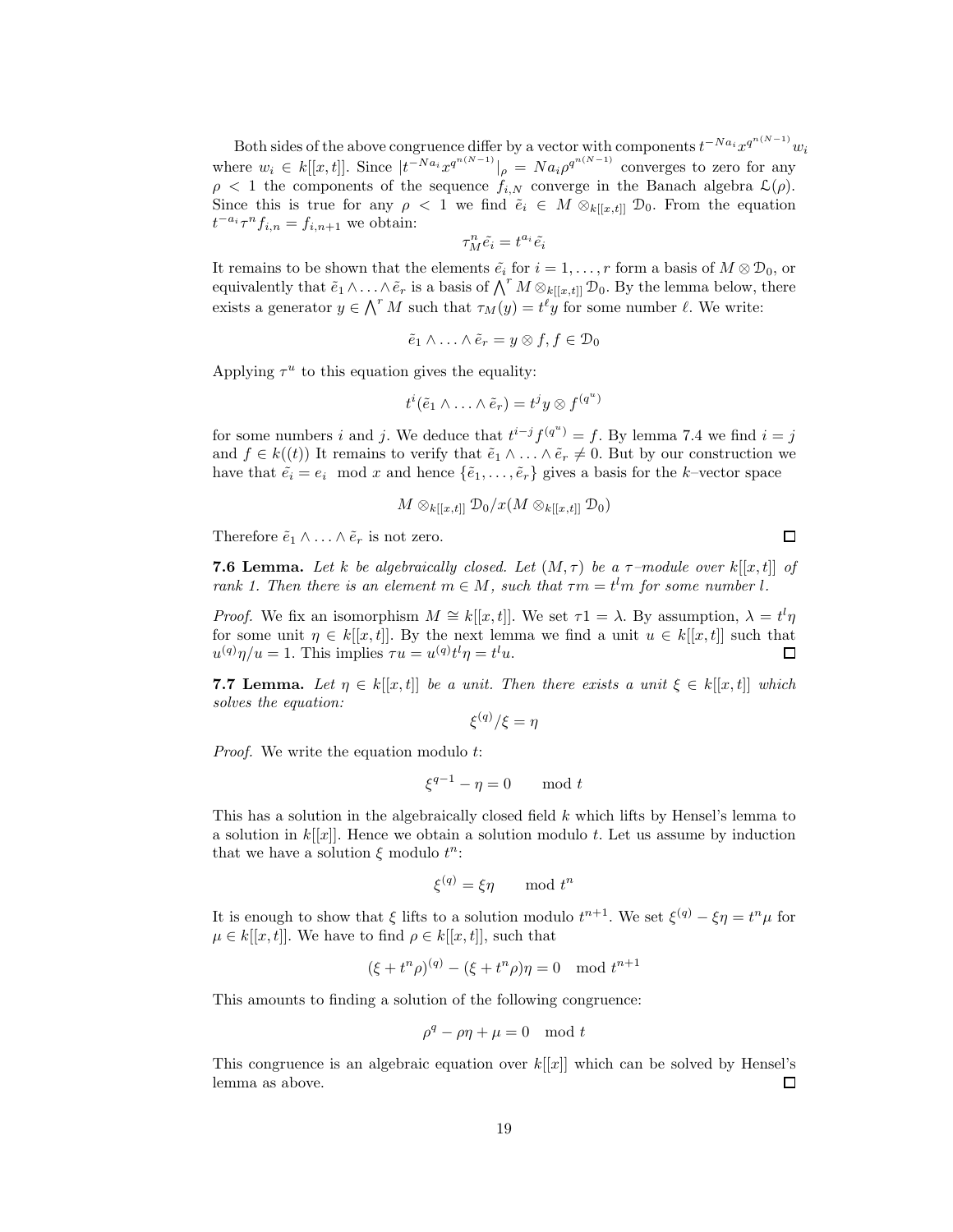**7.8 Lemma.** Let k be algebraically closed. Let  $(M, \tau_M)$  be a  $\tau$ -module over  $k[[x, t]]$ . Let  $N' \subset M \otimes_{k[[x,t]]} \mathcal{D}$  be a  $\tau$ -invariant direct summand, which is free of rank 1. Then there is a free direct summand  $N \subset M \otimes_{k[[x,t]]} \mathcal{D}_0$  of rank 1, such that  $N' = N \otimes_{\mathcal{D}_0} \mathcal{D}$ .

*Proof.* By the above proposition there exists a basis  $\{d_1, \ldots, d_r\}$  of  $M \otimes_{k[[x,t]]} \mathcal{D}_0$  such that for suitable numbers  $u$  and  $a_i$ :

$$
\tau^u d_i = t^{a_i} d_i
$$

Let *n* be a generator of N'. We can write in  $M \otimes_{k[[x,t]]} \mathcal{D} = M \otimes_{k[[x,t]]} \mathcal{D}_0 \otimes_{\mathcal{D}_0} \mathcal{D}$ :

(7.8.1) 
$$
n = \sum_{i=1}^{r} d_i \otimes h_i, h_i \in \mathcal{D}
$$

Since  $N'$  is invariant under  $\tau$  we have

$$
\tau^u n = \sum_{i=1}^r d_i \otimes t^{a_i} h_i^{(q^u)} = hn
$$

for some  $h \in \mathcal{D}$ . comparing coefficients we find that  $t^{a_i}h_i^{(q^u)} = hh_i$ . then we see that:

(7.8.2) 
$$
t^{a_i}h_i^{(q^u)}h_j = t^{a_j}h_j^{(q^u)}h_i
$$

Assume we have chosen j such that  $h_j$  is not identically zero. we choose  $\eta$  such that all Laurent series  $h_i$  and  $h_i^{(q^u)}$  are in  $\mathcal{D}_{\eta}$ . Then we choose a transcendental  $\rho$  such that  $\eta < \rho < 1$ . We set  $s = q^u$ . One sees that  $x \to x^{(q^u)}$  induces a homomorphism of fields  $\mathcal{L}(\rho) \to \mathcal{L}(\rho^{1/s})$ . Therefore we obtain in  $\mathcal{L}(\rho^{1/s})$  the equation

$$
h_j{}^{(q^u)}(h_i h_j^{-1})^{(q^u)} = {h_i}^{(q^u)}
$$

Dividing equation (7.8.2) in the field  $\mathcal{L}(\rho^{1/s})$  by  $h_j^{(q^u)}h_j$  we obtain:

$$
t^{a_j}h_ih_j{}^{-1} = t^{a_i}h_i{}^{(q^u)}h_j{}^{-(q^u)} = t^{a_i}(h_ih_j^{-1}){}^{(q^u)}
$$

. By lemma 7.4 we obtain  $h_i h_j^{-1} = \lambda_i \in k((t))$ , where  $\lambda_i = 0$  if  $a_i \neq a_j$ . We write  $f = h_j$  and rewrite (7.8.1) as:

$$
n = \sum_{i=1}^{r} \lambda_i d_i \otimes f
$$

In the basis  $d_1, \ldots, d_r$  we may replace the element  $d_j$  by  $\sum_{i=1}^r \lambda_i d_i$ , then we can write  $n = d_j \otimes f$ . Since *n* generates a D submodule of  $\oplus_{i=1}^r \mathcal{D}d_i$  that is in fact a direct summand, it follows that f is a unit in  $\mathcal{D}$ . Hence  $N = \mathcal{D}_0 d_j$  is the direct summand that we wanted. 口

We have a Cartesian diagram of rings

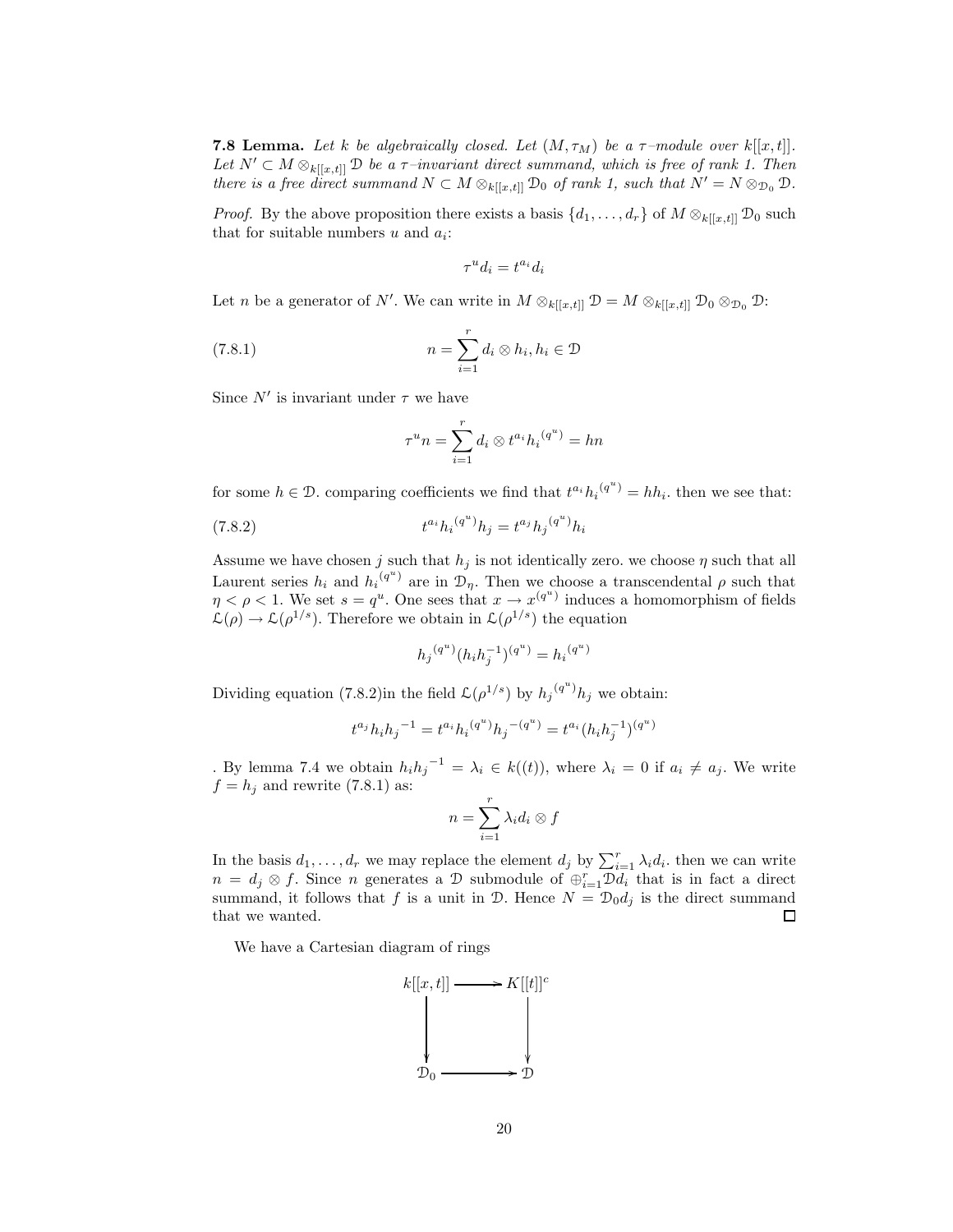which, when localized at the prime  $(t)$  of  $k[[x, t]]$  gives rise to a Cartesian diagram:



where here  $B = k[[x, t]]_{(t)}$  and  $\mathcal{M} = \mathcal{D}_0 \otimes_{k[[x, t]]} B$ .

**7.9 Lemma.** Let M be a finitely generated free B-module. Let  $N^c \subset M \otimes_B K[[t]]^c$  be a rank 1 direct summand, and let  $N' \subset M \otimes_B \mathcal{M}$  be a direct summand, which is free of rank 1 as an M–module. We assume that  $N^c \otimes_{K[[t]]^c} \mathcal{D} = N' \otimes_M \mathcal{D}$ . Then there exists a unique direct summand  $N \subset M$  which induces  $\widetilde{N}^c$  and  $N'$ .

*Proof.* Let  $f \in \mathcal{M}$  be an element which becomes a unit in D. We claim that f is a unit in M. Assume  $f \in \mathcal{D}_0$ . By assumption f is a unit in  $\mathcal{L}([\rho, 1))$  for some  $\rho$ . By theorem 7.2 we may write in  $\mathcal{L}([0,\rho]):$ 

 $fu = P$ 

In  $\mathcal{L}(\rho)$  we obtain  $u = P/f$ . The right hand side of this equation converges in  $(\rho, 1)$ . We conclude that u converges in  $(\rho, 1)$  too, and finally  $u \in \mathcal{D}_0$ . Therefore we find in M the equation  $f(u/P) = 1$ . Let  $n^c$  respectively  $n'$  be generators of  $N^c$  respectively N'. Let  $e_1, \ldots, e_r$  be a basis for the B-module M. Then we write

$$
(7.9.1) \t\t nc = e1 \otimes g1 + \ldots + er \otimes gr
$$

$$
(7.9.2) \t\t N' = e_1 \otimes f_1 + \ldots + e_r \otimes f_r
$$

where the  $g_i \in K[[t]]^c$ , and  $f_i \in \mathcal{M}$ . Since  $K[[t]]^c$  is a local ring we may assume without loss of generality that  $g_1 = 1$ . By assumption there is a unit  $h \in \mathcal{D}$  such that  $n' = hn$ . We conclude that  $f_1 = h$ , and by the assertion shown above that  $f_1$  is a unit in M, on dividing by  $f_1$  we may assume  $f_1 = h = 1$ . Then we see from our Cartesian diagram that  $f_i = g_i \in B$ .  $\Box$ 

*Proof.* of theorem (6.1): Suppose given  $(M, \tau_M)$  as before, and  $N^c \subset M \otimes_{k[[x,t]]} k((x))[[t]]^c$ a  $\tau_M$ –invariant direct summand. We must show that there is a unique  $\tau$ –submodule N of M so that  $N^c = N \otimes_{k[[x,t]]} K[[t]]^c$ . If the N in the statement of the theorem exists, then  $N_1 = N^c \cap M$  is by lemma 3.6 another  $\tau$ -submodule, which fulfills the theorem and contains N. Since  $N \to N_1$  becomes an isomorphism over  $K[[t]]^c$ , by proposition 3.5, it is already an isomorphism. Thus  $N$  is unique.

Let  $B = k[[x, t]]_{(t)}$  be the localization in the prime (t). We set  $M' = M \otimes B$ . It is equivalent to show that there is a direct summand  $N'$  of  $M'$  as  $B$ -module such that  $N' \otimes_B K[[t]]^c = N^c$ . Then we have that  $N' = M' \cap N^c$ , and thus  $N'$  is  $\tau$ -invariant. By lemma 5.1 we may thus assume  $N^c$  has rank 1. Moreover we can assume that k is algebraically closed. Indeed, let  $\overline{k}$  be the algebraic closure of k. We denote by  $\overline{B}$ etc... the objects corresponding to  $\overline{k}$ . Then the Galois group  $G = \text{Gal}(\overline{k}/k)$  acts on  $\overline{B}$  and the invariants are B. Here again we use the fact that k is assumed perfect. If  $\overline{N}' \subset M' \otimes_B \overline{B}$  exists, it is stable by G since it is uniquely determined. Thus we may apply corollary 5.2. Hence assume that k is algebraically closed and that  $N<sup>c</sup>$  has rank 1. By lemma (7.8) we find a direct summand  $N' \subset M \otimes_{k[[x,t]]} \mathcal{D}_0$  of rank 1, such that  $N^c \otimes_{K[[t]]^c} \mathcal{D} = N' \otimes_{\mathcal{D}_0} \mathcal{D}$ . Thus by lemma (7.9) we are done.  $\Box$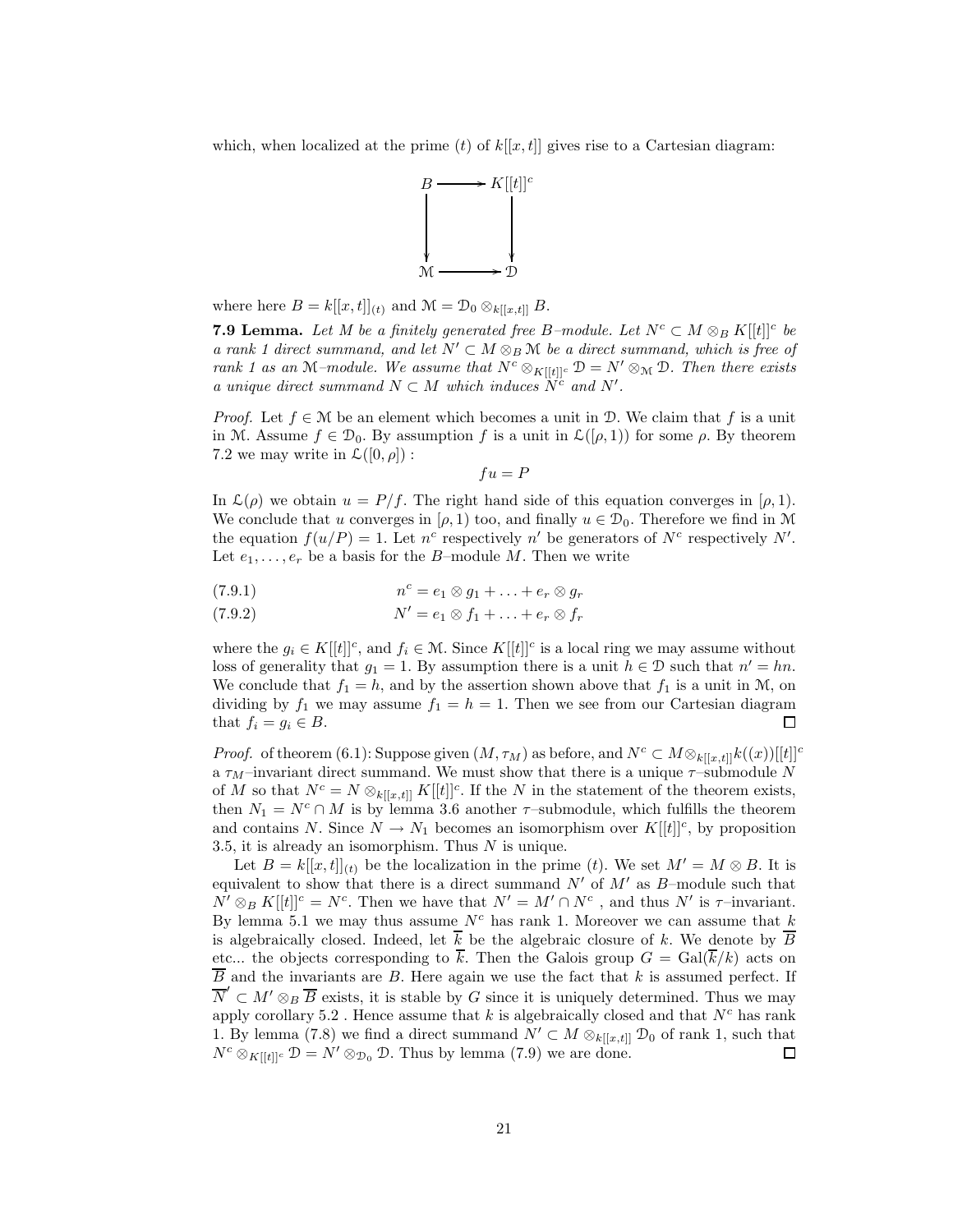# 8 Existence of Section

We now prove proposition 6.3 in its dual version:

**8.1 Proposition.** Let k be algebraically closed. Let  $M \to N$  be a morphism of quasi- $\tau$ modules over  $k[[x]]$ , such that N is isoclinic of slope  $\lambda$ , and all slopes of M are greater or equal to  $\lambda$ . If the map  $M \otimes_{k[[t]]} k((t)) \to N \otimes_{k[[t]]} k((t))$  is surjective, then it admits  $a \tau$ -equivariant section.

*Proof.* We set  $\lambda = r/s$  where r and s are integers,  $s > 0$ . We set  $U = t^{-r} \tau^s$ . We may assume that  $UM \subset M, UN \subset N$  and that the cokernel of the map  $M \to N$  is annihilated by a power of the maximal ideal of  $k[[x,t]]$ . Indeed, we set  $B = k[[x,t]]_{(t)}, M' = M \otimes B$ , and  $N' = N \otimes B$ . Let  $M'_0 \subset M' \otimes k((t))$  be a finitely generated free B-submodule which is mapped surjectively to  $N'_0 = N'$  and such that  $M'_0 \otimes k((t)) = M' \otimes k((t))$ . we set  $M'_1 = \sum_{i=1}^{\infty} U^i M'_0$  and  $N'_1 = \sum_{i=1}^{\infty} U^i N'_0$ . Then  $M'_1, N'_1$  are both U-invariant and finitely generated over B. The map  $M'_1 \to N'_1$  is surjective. Finally we consider  $M_1 = M'_1 \cap (M \otimes k((t)))$  and  $N_1 = N'_1 \cap (N \otimes k((t)))$ . These  $k[[x, t]]$ -modules are free by lemma 3.6. Then we have  $UM_1 \subset M_1$  and  $UN_1 \subset N_1$  because  $N_1$  is isoclinic of slope  $\lambda$ . Finally the map  $M_1 \to N_1$  becomes surjective if we tensor it with B. Hence the cokernel is annihilated by a power of the maximal ideal of  $k[[x, t]]$ . We define X and Y by the exact sequence:

$$
0 \to Y \to M \to N \to X \to 0
$$

We deduce an exact sequence:

$$
0 \to (Y/xY) \otimes k((t)) \to (M/xM) \otimes k((t)) \to (N/xN) \otimes k((t)) \to 0
$$

Then  $Y/xY$  is a U–invariant submodule of  $M/xM$  and  $\overline{Y} = (Y/xY) \otimes k((t)) \cap (M/xM)$ is U–invariant too. Let us consider the cokernel  $\overline{N}$ :

$$
0 \to \overline{Y} \to M/xM \to \overline{N} \to 0
$$

The operator U acts on  $\overline{N}$ . On the other hand,  $\overline{N}$  is isoclinic of slope  $\lambda$ , since  $\overline{N}$  ⊗  $k((t)) = N/xN \otimes k((t))$  is. This shows that U induces an isomorphism  $\overline{N}^{(q^{s})} \to \overline{N}$ . By the Dieudonné classification ([11], Theorem 2.4.5) we have a  $U$ –equivariant section  $\overline{N} \otimes k((t)) \to M/xM$ . Its image  $\overline{E}$  lifts by the Lemma 8.2 to a U–invariant direct summand  $E$  of  $M$ . Then the  $U$ –equivariant map:

$$
Y\oplus E\to M
$$

is an isogeny modulo  $x$ . Therefore it is an isogeny by proposition 3.5 and the remark after it. We find that  $E \to N$  is an isogeny, and hence  $E \otimes k((t)) \to N \otimes k((t))$  is an isomorphism. This shows that  $M \otimes k((t)) \to N \otimes k((t))$  has a U–equivariant section  $\beta$ . But then

$$
1/s \sum_{i=0}^{s-1} \tau^{-i} \beta \tau^i
$$

is the desired  $\tau$ –equivariant section.

Finally we must prove that  $\overline{E}$  lifts. We fix an integer  $s > 0$  and we consider the endomorphism  $z \to z^{(q^s)}$  of  $k[[x,t]]$ 

 $\Box$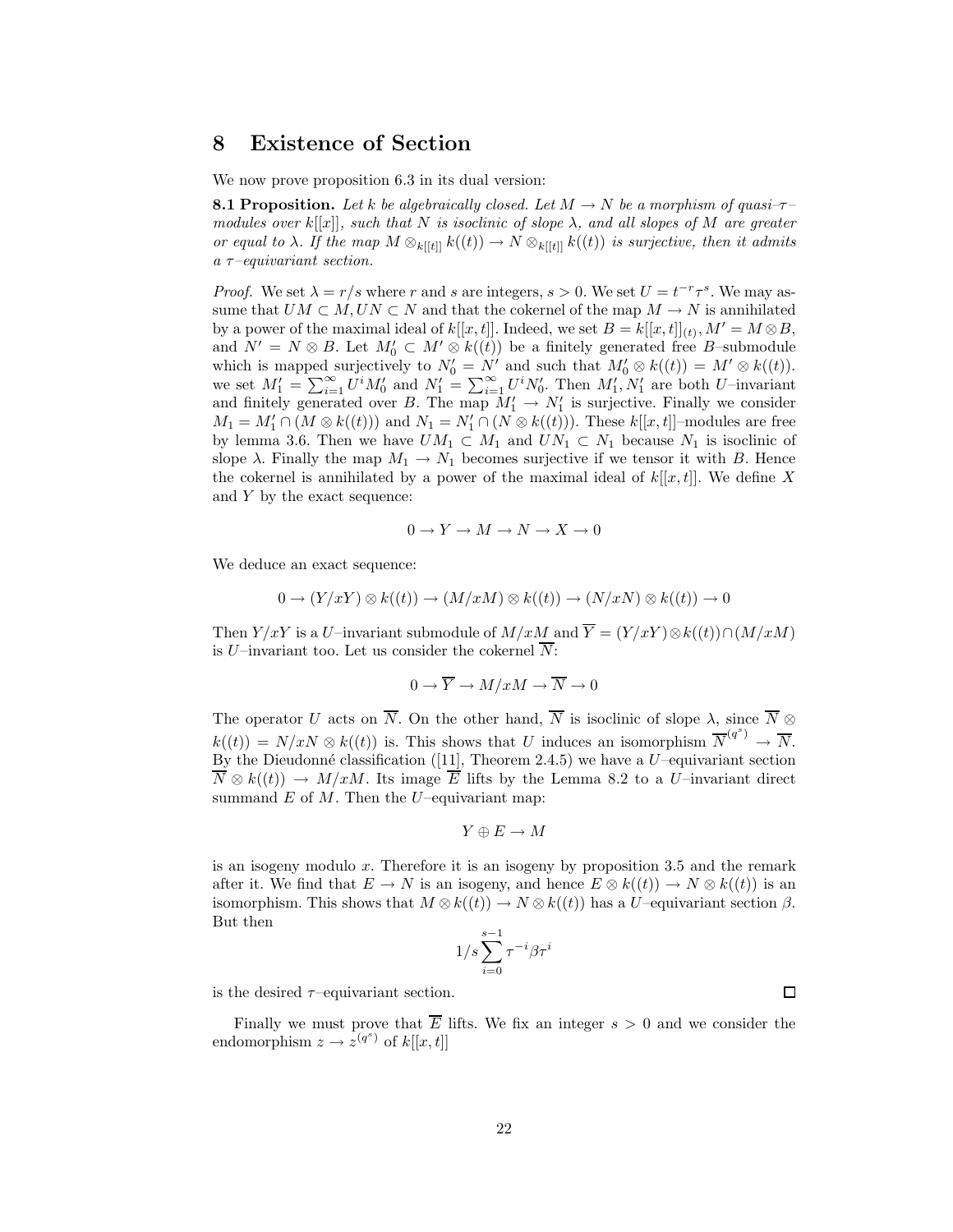**8.2 Lemma.** Let P be a projective finitely generated  $k[[x, t]]$ –module and  $U : P \rightarrow$ P a  $(q^s)$ -linear endomorphism. We set  $P_0 = P/xP$ . Then U induces a  $(q^s)$ -linear endomorphism of the  $k[[t]]$ -module  $P_0$ .

Let  $E_0$  be a direct summand of  $P_0$ , such that U induces a  $(q^s)$ -linear isomorphism

 $\varphi_0 : E_0 \to E_0$ 

Then there exists a direct summand  $E \subset P$  which is uniquely determined by the following properties:

- 1.  $U(E) \subseteq E$ .
- 2. E lifts  $E_0$
- 3.  $U: E \to E$  is a  $(q<sup>s</sup>)$ -linear isomorphism.

We prove this in a more general situation: Let  $f \in \Gamma^c$ . There exist constants  $C_1, C_2 \in$ such that  $\nu(f, n) \leq C_1 + nC_2$  for all nonnegative integers n. Let A be a commutative ring and  $\mathfrak{a} \subset A$  an ideal consisting of nilpotent elements. We set  $A_0 = A/\mathfrak{a}$  and more generally we denote for an A–module M the  $A_0$ –module  $M/\mathfrak{a}M$  by  $M_0$ . Let  $\sigma : M \to M$  be a ring homomorphism, such that  $\sigma(\mathfrak{a}) \subset \mathfrak{a}$  and such that there exists a natural number r with  $\sigma^r(\mathfrak{a}) = 0$ . We denote by  $\sigma_0 : A_0 \to A_0$  the induced morphism. We will be interested in the particular case where  $A = k[[x, t]]/(x^m)$  for an arbitrary natural number m, the endomorphism  $\sigma$  induced by  $\sigma$  on  $k[[x, t]]$  and the ideal  $\mathfrak{a} = xA$ . Thus it is enough to prove the following proposition

**8.3 Proposition.** Let P be a finitely generated projective A–module and  $\varphi : P \to P$  a σ–linear endomorphism. Let  $P_0 = P \otimes_A A/\mathfrak{a}$ . Then  $\varphi$  induces a σ<sub>0</sub>–linear endomorphism  $\varphi_0: P_0 \to P_0$  of the A<sub>0</sub>-module  $P_0$ . Let  $E_0$  be a direct summand of  $P_0$ , such that  $\varphi_0$ induces a  $\sigma_0$ -linear isomorphism :

$$
\varphi_0: E_0 \to E_0
$$

Then there exists a direct summand  $E \subset P$  which is uniquely determined by the following properties:

- $\varphi(E) \subset E$ .
- E lifts  $E_0$
- $\varphi : E \to E$  is a  $\sigma$ -linear isomorphism.
- Let C be an A–module, which is equipped with a  $\sigma$ -linear isomorphism  $\psi : C \to C$ . Let  $\alpha : (C, \psi) \to (P, \varphi)$  be an A-module homomorphism such that  $\alpha \circ \psi = \varphi \circ \alpha$ . Let us assume that  $\alpha_0(C_0) \subset E_0$ . Then we have  $\alpha(C) \subset E$ .

Proof. This is just [12], Proposition 36.

#### $\Box$

## 9 Reduction to transcendence degree 1

We have so far only proved the analogue of de Jong's theorem for the case of  $K = k[[x]]$ where  $k$  is a perfect field. We now show that it holds more generally for any discrete valuation. The proof is somewhat interesting for the following reason. In the analogous reduction of [10], de Jong makes critical use of the differential operator associated to an F-crystal to get around the fact that in the construction  $R \to W(R)$ , where R is a ring of characteristic p and  $W(R)$  is the ring of Witt vectors in R, there is no canonical lift of the Frobenius of R. However the non-canonicality of the lift is exactly made up for by the differential operator. This leads one to suspect that a classical statement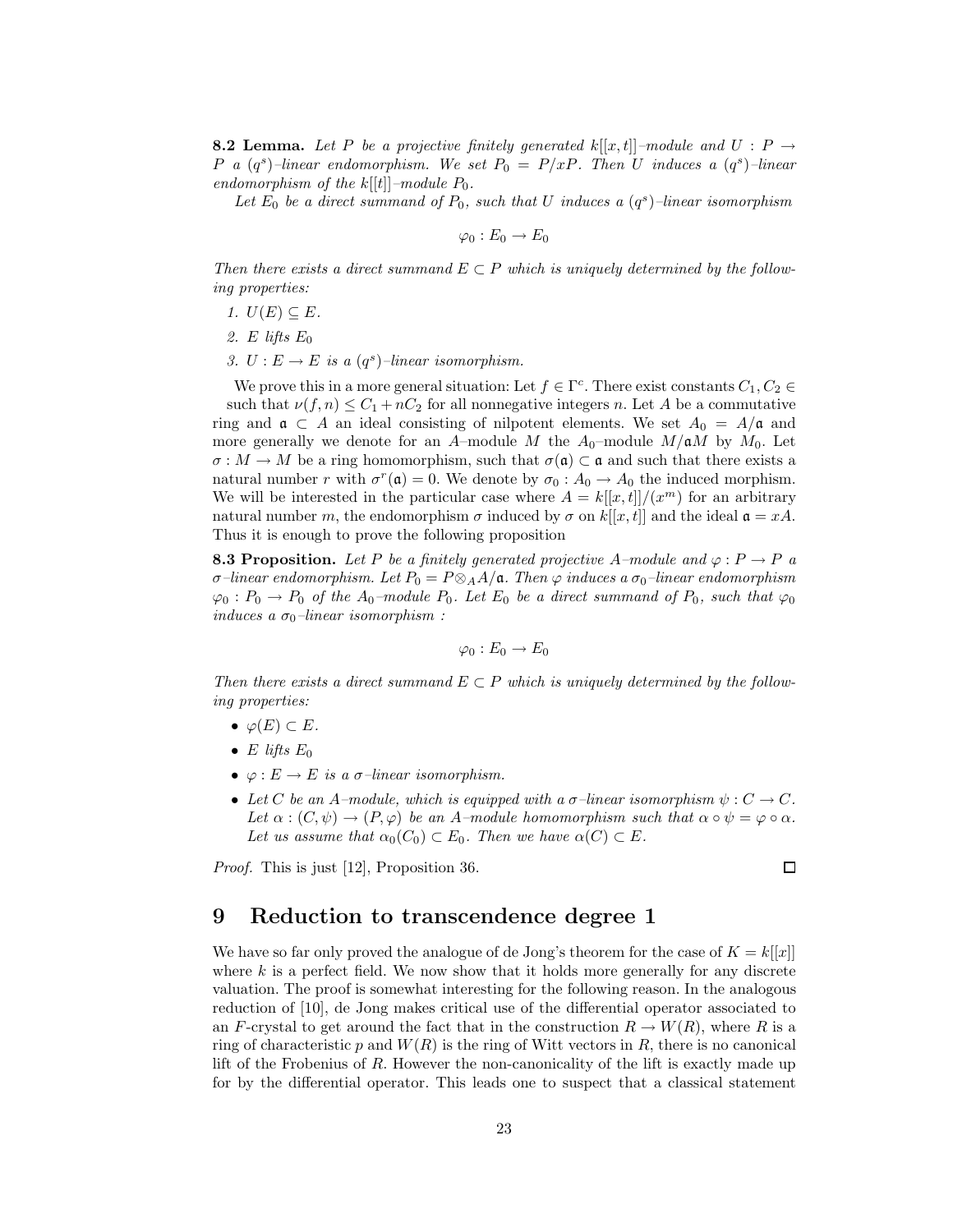about  $F$ -crystals that does not *explicitly* refer to the differential structure, will have an analogous statement for formal  $\tau$ -modules. Moreover, the same proof should carry over, with the modification that any step classically that uses the differential operator should be made up for by the use of the canonical Frobenius lift in the function field case.

Now let  $R$  be a discrete equal characteristic discrete valuation ring with  $K$  its fraction field. By standard commutative algebra, we can find a discrete valuation ring R' which is complete with algebraically closed residue field k' and so that  $e(R'/R) = 1$ , together with a local injective homomorphism  $R \to R'$ . We have an obvious map  $R[[t]] \to R'[[t]]$  together with the obvious lift of the absolute q-Frobenius on R, unlike the situation in [10]. Now if  $M_1, M_2$  are formal  $\tau$ -modules over R then we claim that

 $\operatorname{Hom}_R(M_1, M_2) = \operatorname{Hom}_K(M_1 \otimes_R K, M_2 \otimes_R K) \cap \operatorname{Hom}_{R'}(M_1 \otimes_R R', M_2 \otimes_R R')$ 

But this follows from looking at the cofficients of these maps in terms of a basis for  $M_1$  and  $M_2$  over  $R[[t]]$ . Thus our proof of 3.1 for a complete discrete valuation over an algebraically closed field (actually we only used perfect) suffices to prove the result for any discrete valuation ring.

Now we can reduce the proof of the equicharacteristic Tate Conjecture for Drinfeld modules to the case of a Drinfeld module over a field of transcendence degree one over a finite field. The case of a finite field is was proved by Drinfeld (see for instance: [11], Theorem 2.5.6).

Let us therefore take a Drinfeld module  $\phi$  over a field L of transcendence degree greater than 1 over its (finite) field of constants. We know that  $\phi$  has a model  $\phi_U$  defined over an irreducible variety  $U$  with residue field  $L$  at the generic point. We can find an irreducible divisor  $Z \subset U$  so that the specialization map  $\text{End}(\phi_L) \to \text{End}(\phi_{\kappa(Z)})$  is an isomorphism, where  $\kappa(Z)$  is the residue field at the generic point of Z. For instance we could use the  $\ell$ -adic representations for some prime  $\ell$  away from the characteristic, where the Tate Conjecture is known from [14] and then use Bertini. On the other hand our extension of 3.1 to all discrete valuation rings gives us a specialization map

$$
End(\phi_L) \to End(\phi_{\kappa(Z)})
$$

Thus if we prove the theorem for  $\kappa(Z)$  then the theorem for L follows. By induction we can assume that the transcendence degree of  $L$  is one.

# 10 End of the proof

We need one last proposition before we are ready to prove the promised version of the Tate Conjecture.

Let  $\phi$  be a Drinfeld module for a ring A over the fraction field K of a discrete valuation ring R finite residue field, and let  $\wp$  be a prime of A. Suppose moreover that φ has semistable reduction over R given by  $φ = ψ/Λ$  where  $ψ$  is a Drinfeld module over K with good reduction over R and  $\Lambda$  is a lattice in  $\psi$  (see [4] for further details). Consider the  $\wp$ –divisible group  $\phi_K[\wp^\infty]$  of  $\phi$  over K. The semistable structure of  $\phi$ induces a semistable filtration

(10.0.1) 
$$
\phi[\wp^{\infty}]^c \subset \phi[\wp^{\infty}]^{st} \subset \phi[\wp^{\infty}]
$$

where  $\phi[\wp^{\infty}]$  is the sub– $\wp$ –divisible group of  $\phi[\wp^{\infty}]$  induced from the  $\wp$ –divisible group of  $\psi$ . We now claim:

**10.1 Proposition.** Every endomorphism of  $\phi_K[\wp^\infty]$  respects the filtration (10.0.1)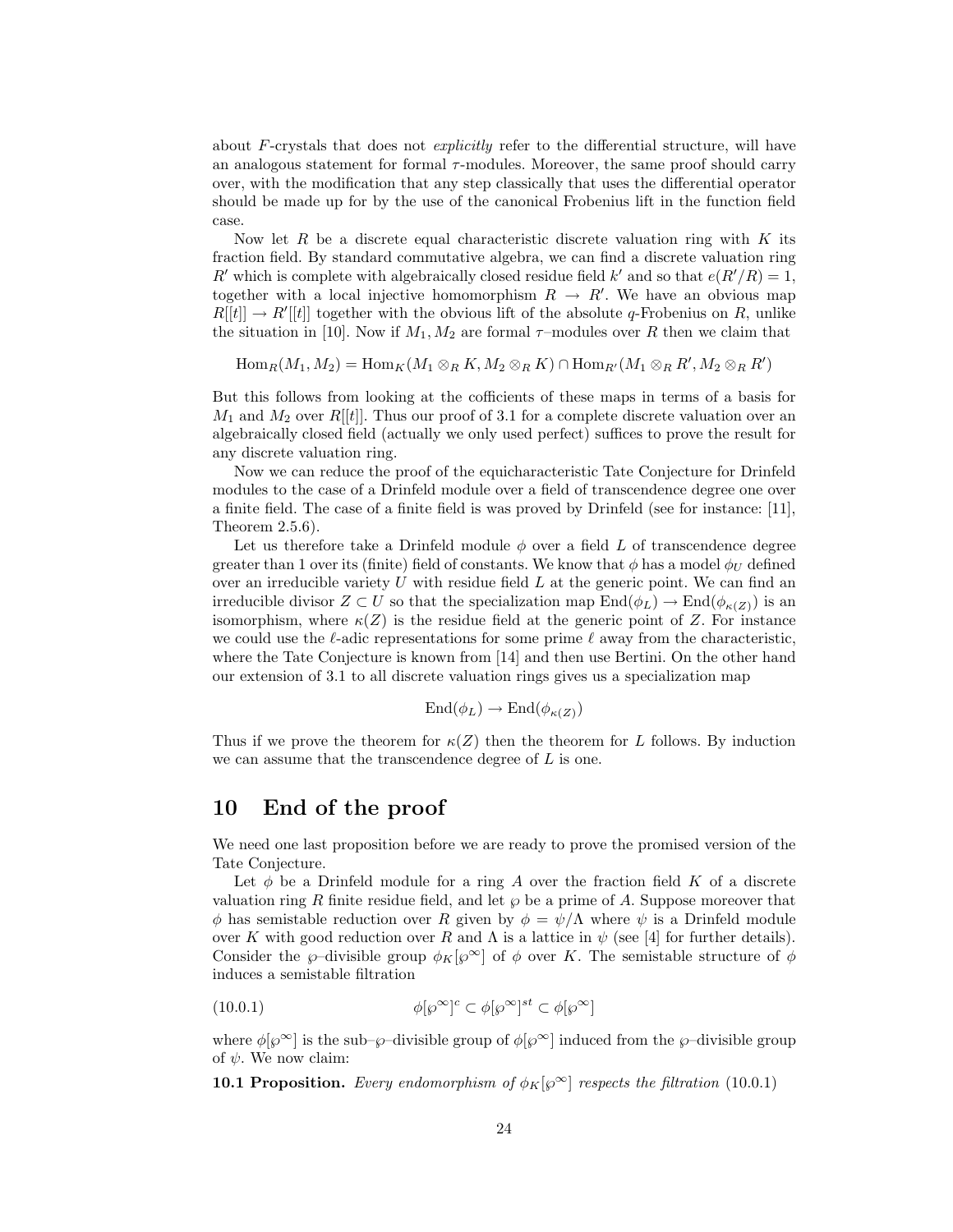*Proof.* The fact that any endomorphism of the  $\wp$ –divisible group takes the connected component  $\phi[\varphi^{\infty}]$  to itself follows immediately from the fact that there are no nontrivial morphisms from a purely inseparable scheme to an ´etale one. Thus in order to prove the proposition we need to find a characterization *over*  $K$  of the second step of the filtration. Since everything in question is now étale, we may view it as a question about the Galois representation  $\rho$  of  $G = \text{Gal}(\overline{K}/K)$  into the étale  $\varphi$ -torsion of  $\phi$ .

$$
\rho: G \to \text{End}(\lim_{\leftarrow} \phi[\wp^n]^{et})
$$

Now there is a subrepresentation of  $\rho$  corresponding to the étale  $\wp$  torsion of  $\psi$ . We know that after possibly passing to a finite extension of the base field  $K$ , the induced quotient representation is trivial, from the Tate uniformization theory. Since  $\psi$  has a good model over R, its  $\wp$ -torsion is étale, and the action of G is induced from the action of Frobenius on the  $\wp$ –torsion of the fibre of  $\psi$  over the residue field k of R. We assumed k to be finite, and in this situation it is well known that the  $\wp$ -adic valuations of Frobenius are all equal and greater than 0 (see for instance [9], Theorem 4.12.8, page 105). Thus we have characterized the semistable filtration purely in terms of the action of Gal $(\overline{K}/K)$ , and thus it must be preserved by endomorphisms over K. □

**10.2 Theorem.** Let L be a field of finite type over  $\alpha$ , and let M be the  $\tau$ -module over  $\sigma_q[t] \otimes L$  corresponding to a Drinfeld module  $\phi$  over L. Then the natural map of  $_q[[t]]$ –modules:

$$
q[[t]] \otimes q[t] \text{End}(M, \tau) \to \text{End}(L[[t]] \otimes_{L[t]} M, \tau)
$$

is an isomorphism.

Proof. (Equicharacteristic Tate Conjecture)

We will proceed by the methods of [14]. We will first show the rational version of 10.2; namely that the map of  $_q((t))$  vector spaces:

$$
q((t)) \otimes q[t] \text{ End}(M, \tau) \to \text{End}(M \otimes_{L[t]} L((t)), \tau)
$$

is an isomorphism. The integral statement then follows easily. For convenience we will denote by V the  $_q(t)$ –vector space End $(M, \tau) \otimes_{L[t]} L(t)$  and by  $V_t$  the  $_q((t))$ –vector space End $(M \otimes_{L[t]} L((t)), \tau).$ 

We know that there are only finitely many places of L where  $\phi$  has bad reduction and that this reduction becomes good or semistable after a finite extension of L. Thus we can pass to a finite extension K of L such that  $\phi$  has semistable reduction at a finite number of places of  $K$ , and good reduction everywhere else. Now let  $v$  be a place of K where  $\phi$  has semistable reduction, and set  $M_v = M \otimes_{K[t]} K_v[t]$ . By the results of Gardeyn, we know that  $\tilde{M}_v := M_v \otimes_{K[t]} K({t}$  decomposes into an exact sequence:

(10.2.1) 
$$
0 \to \tilde{M}_v^{triv} \to \tilde{M}_v \to \tilde{M}_v^{good} \to 0
$$

where the map  $M_v \to M_v^{good}$  is the map induced by the exponential map from the good reduction of  $\psi$  to  $\phi$ , where  $\psi$  is the good model of  $\phi$ . This decomposition of analytic motives corresponds to a decomposition of the t–divisible group associated to  $\phi$ . Moreover by Proposition 10.1 any endomorphism of the t–divisible group respects this decomposition. By the equivalence of Corollary 3.4 this means that any endomorphism of the analytic motive respects the decomposition. Thus if we have that  $\tau_M$  is given by

$$
\tau_{\mathbf{M}} = \left( \begin{array}{cc} \tau^{triv} & \tau^{ext} \\ 0 & \tau^{good} \end{array} \right)
$$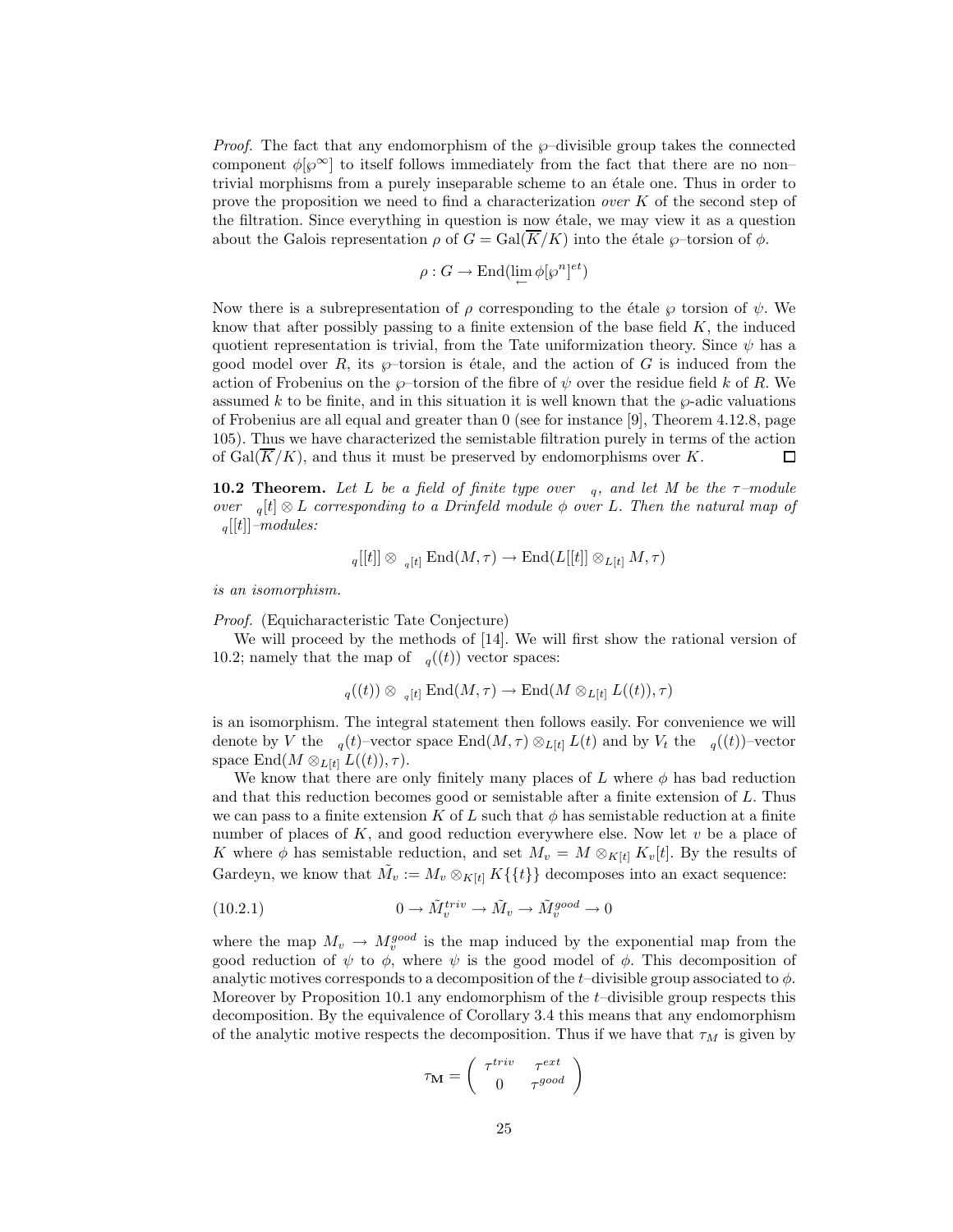Then any endomorphism of the  $t$ -divisible group corresponds to a matrix  $A$  with coefficients in  $K[[t]]$  such that

$$
(10.2.2) \qquad \begin{pmatrix} \tau^{triv} & \tau^{ext} \\ 0 & \tau^{good} \end{pmatrix} \begin{pmatrix} A_{11}^{(q)} & A_{21}^{(q)} \\ A_{12}^{(q)} & A_{22}^{(q)} \end{pmatrix} = \begin{pmatrix} A_{11} & A_{21} \\ A_{12} & A_{22} \end{pmatrix} \begin{pmatrix} \tau^{triv} & \tau^{ext} \\ 0 & \tau^{good} \end{pmatrix}
$$

The fact that a morphism of the t–divisible groups respects the Tate data, gives us that  $A_{12} = 0$ . We now conclude the following:

- 1.  $A_{11}$  has bounded coefficients. That is  $A_{11} = (a_{ij})$  where the  $a_{ij} \in K[[t]], a_{ij} =$  $\sum b_{ijk}t^k$  and  $v(b_{ijk}) \geq c$  for some fixed c.
- 2.  $A_{22}$  has integral coefficients.
- 3.  $A_{21}$  has bounded coefficients.
- Proof. 1. We will introduce the following notation for convenience. Given a discretely valued field K with a valuation  $\nu$ , we will say that an element  $\alpha = \sum \alpha_i t^i \in K[[t]]$ lies in  $K[[t]]^{bdd}$  if  $\alpha$  has bounded coefficients. Now by a result of Gardeyn we know that  $M_n^{triv}$  becomes trivial after base change to a finite extension of K, and a change of basis of bounded valuation. That is, there exists a matrix  $L = (l_{ij})$  with coefficients in  $K'[[t]]^{bdd}$ , such that

$$
L\tau^{triv}L^{-(q)} = \text{Id}
$$

In fact we can choose  $L$  to be a matrix of constant functions, though we do not need this fact. Now let N be a square matrix with coefficients in  $_q[[t]]$  corresponding to an endomorphism of  $M_v^{triv}$ , written in this new basis. Then in our old basis, this morphism is given by:  $L^{-1}NL = A_{11}$ . The fact that the coefficients have bounded valuation follows immediately from the corresponding fact for L.

- 2. This follows immediately from the analogue of de Jong's theorem, since the determinant of the  $\tau$ -module corresponding to the good reduction of  $\phi$  is equal to tu where  $u$  is a unit in  $K$ .
- 3. Let L be the change of basis matrix for  $M_V^{triv}$  such that  $L\tau^{triv}L^{-(q)} = \text{Id}$ . We change basis for  $M_v$  by the matrix:

$$
\left(\begin{array}{cc} L & 0 \\ 0 & 1 \end{array}\right)
$$

Then by (10.2.2), we have the following identity:

$$
A_{21}^{(q)} + L\tau^{ext}A_{22}^{(q)} = A_{11}L\tau^{ext} + AA_{21}\tau^{good}
$$

 $\Box$ 

The result will follow from the following more general lemma.

**10.3 Lemma.** Let  $A_i, B_i, X$  be matrices with coefficients in  $K[[t]]$  for  $K, \rho$  a valued field and suppose that the coefficients of  $A_i$  and  $B_i$  actually lie in  $M_{n\times n}(K[[t]]^{bdd}).$ Suppose that X satisfies a " $\tau$ -equation" of the form:

$$
X^{(q^n)} + A_n X^{(q^{n-1})} B_n + \ldots + A_1 X B_1 + A_0
$$

Then  $X \in M_{n \times n}(K[[t]]^{bdd})$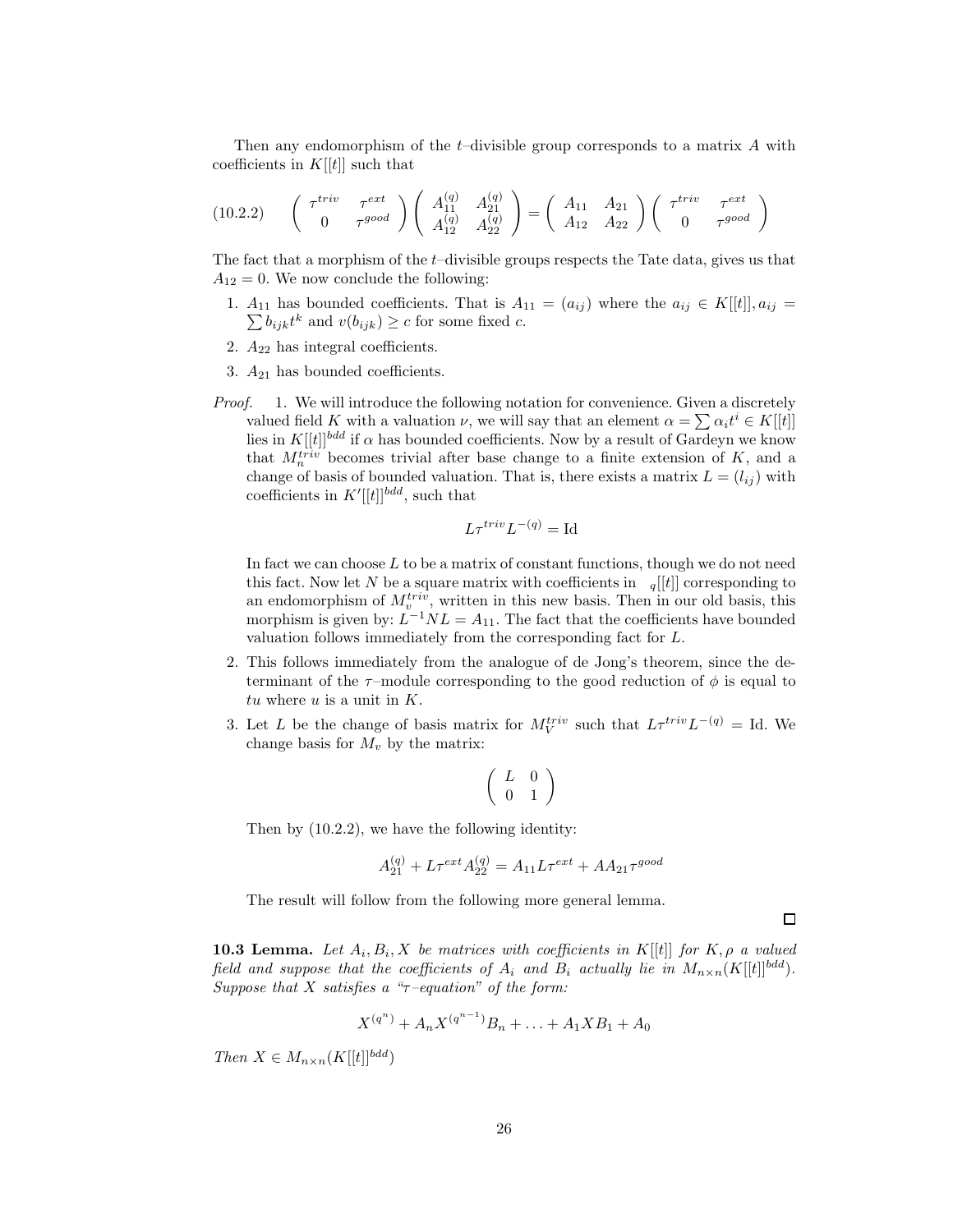*Proof.* We proceed by induction on  $k$ , where we assume that the hypothesis is true for the coefficients of  $t^k$  in X. More precisely, let N be  $\min\{\rho(\text{coefficients of } A_i, B_i)\}\.$  We claim that the valuation all coefficients of  $X$  are bounded below by  $2N$ . Suppose this is false for the constant coefficients in X. Denote by  $x_{ij}^0$  the constant coefficient of X having minimum valuation, and let  $v = \rho(x_{ij}^0)$  be this valuation. We have that

$$
(10.3.1) \t\t qnv = \min\{\alpha_n, \dots, \alpha_0\}
$$

Where here  $\alpha_i$  is the valuation of the constant coefficient of the *ij*th entry of the matrix  $A_i X^{(q^{i-1})} B_i$ . Clearly  $\alpha_i \ge q^{i-1} v + 2N$ . Thus we have that:

$$
(10.3.2) \t\t q^n v \ge 2N + q^{n-1}v
$$

We conclude that v is bounded below by  $2N/q^{n-1}(q-1)$  and a fortiori by  $2N$ .

Now the general case follows easily. For the induction step we suppose that  $\rho(x_{ij}^l) \geq$ 2N  $\forall l < k$  where here  $x_{ij}^l$  is the coefficient of  $t^l$  in the ij position of the matrix X. Then if now v is taken to be the minimal valuation of the coefficient of  $t^k$  in X, we have the same equation as  $(10.3.1)$  for the new v. The result follows immediately.  $\Box$ 

Now for the next step. The decomposition of  $(10.2.1)$  takes place over  $K\{\{t\}\}\,$ , the ring of analytic functions with coefficients in K. These are power series in  $K[[t]]$  that converge at any point of K. In particular they lie  $K[[t]]^{bdd}$ . Thus, Gardeyn shows that if  $(M, \tau_M)$  is the t–motive associated to  $\phi$ , then there exists a matrix  $P \in GL(K\{\{t\}\}),$ such that:

$$
P\tau_M P^{-(q)} = \left( \begin{array}{cc} \tau^{triv} & \tau^{ext} \\ 0 & \tau^{good} \end{array} \right)
$$

Thus if A is the matrix in (10.2.2), then  $P^{-1}AP$  is the matrix representing an endomorphism of  $(M, \tau_M)$ . Since we have proved that A and P have coefficients in  $K[[t]]^{bdd}$ , so does  $B := P^{-1}AP$ . Thus we have that B satisfies

$$
\tau_M B^{(q)} = B \tau_M
$$

Writing  $\tau_M$  as  $\sum_{i=0}^N C_i t^i$  and  $B = \sum_{i=0}^{\infty}$  where  $C_i, B_i \in M_{n \times n}$  and setting equal the coefficients of  $t^k$  we get

(10.3.4) 
$$
\sum_{i=0}^{N} C_i B_{k-i}^q = \sum_{i=0}^{N} B_{k-i} C_i
$$

Now suppose that this equation has a solution  $\overline{B}$  in  $M_{n\times n}(L((t)))$ . We will show that it has a solution B in  $L(t)$  sufficiently close in the t-adic topology to  $\overline{B}$ , so that, if  $(\overline{B}_i)$ is a basis for  $V_t$ , then  $B_i$  is a basis for V.

For every valuation  $\nu$  on L, let us denote by  $\nu(B)$  the minimum of the valuations of the entries of  $B_i, \forall i \geq 0$ . We have shown that  $\nu(B)$  is bounded below for all valuations  $\nu$ , and bounded by 0 for all but finitely many places  $\nu$ . Thus by the bounded height theorem, there appear only finitely many matrices in the sequence  $B_0, B_1, \ldots$  We call a solution  $B = \sum B_i t^i$  to (10.3.4) **periodic** if, apart from a finite number of initial terms we have for some integer I the relation  $B_i = B_{i+I}$ . However, since there appear only finitely many equations in (10.3.4), then one can choose a periodic solution  $B = \sum B_i t^i$ in  $M_{n\times n}(L((t)))$  close enough to the original  $\overline{B}$ . Periodicity implies that B is rational with denominator in  $_q[t]$ , and hence  $B \in M_{n \times n}(L(t))$ . 口